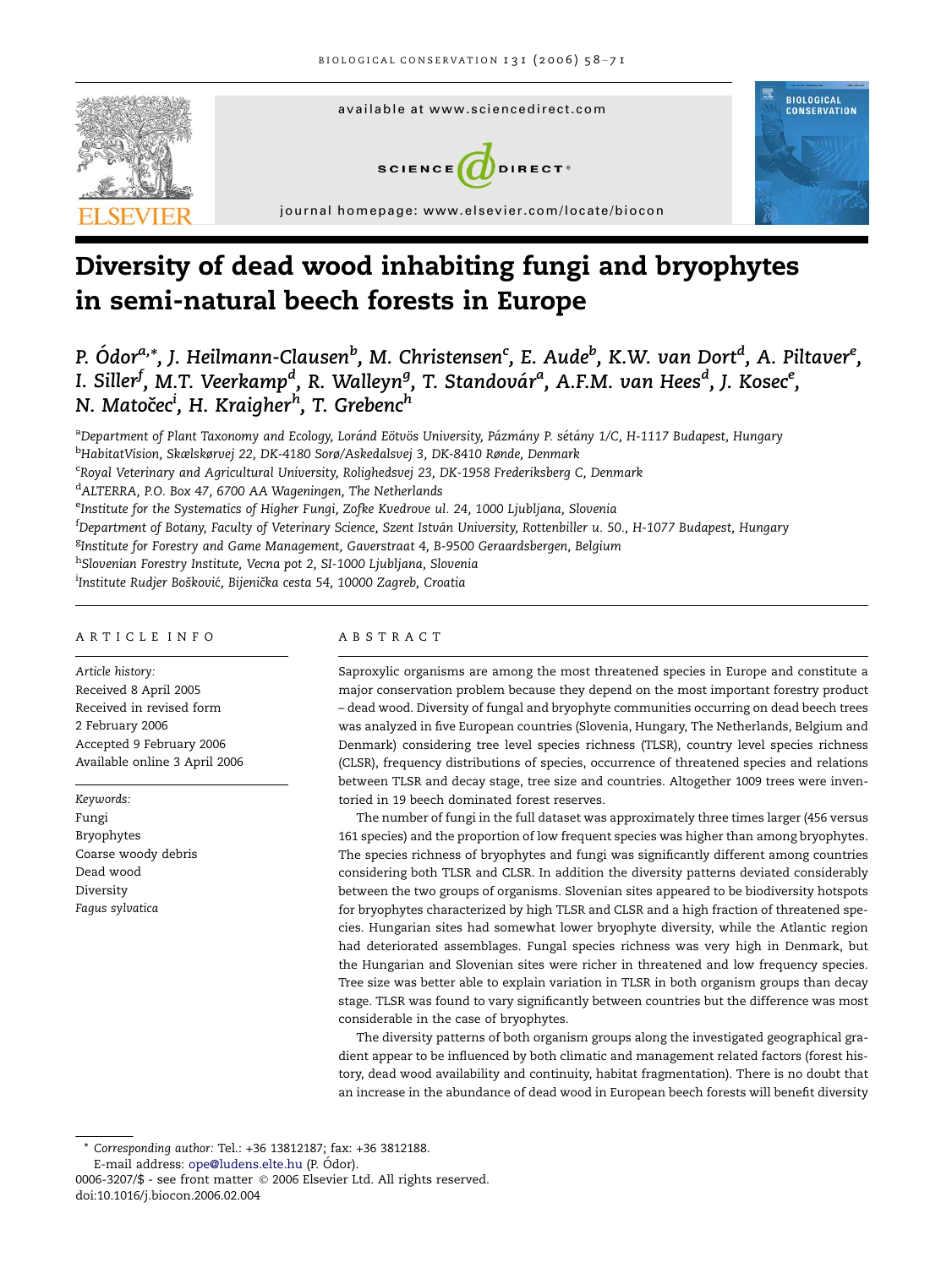© 2006 Elsevier Ltd. All rights reserved.

# 1. Introduction

An important feature of natural forests is that they possess high amounts of coarse woody debris (CWD) in all stages of decay and also high proportions of old, living trees with dead parts [\(Harmon et al., 1986; Peterken, 1996](#page-12-0)). These different CWD types provide important habitats for a diversity of organisms, including fungi, bryophytes, lichens, invertebrates, amphibians, cavity nesting birds and small mammals [\(Maser and Trappe, 1984; Harmon et al., 1986; Samuelsson](#page-13-0) et al., 1994; Esseen et al., 1997; Csóka, 2000; Siitonen, 2001; Ódor and Standová[r, 2002; Bobiec et al., 2005](#page-13-0)).

In temperate European beech (Fagus sylvatica) forests the death of individuals or small groups of trees, is the main form of natural disturbance, providing a continuous presence of dead wood of different size and decay categories [\(Korpel,](#page-12-0) 1995; Peterken, 1996; Standovár and Kenderes, 2003).

Humans have heavily influenced the European beech forest landscape for centuries ([Rose, 1992; Peterken, 1996](#page-13-0)), creating artificial stand structures and disturbance regimes in most present-day beech forests. For CWD it has been estimated that the decline in availability at landscape scale has been in the range of 90–98% in the Fennoscandian conifer forest region [\(Siitonen, 2001\)](#page-13-0). In the European beech forest zone the degree of decline in available CWD is not known with certainty, but it is estimated to be comparable to the degree found in Fennoscandia [\(Christensen et al., 2005\)](#page-12-0). Forest fragmentation has imposed additional difficulties for dispersal of dead wood dependent forest organisms between remaining old-growth stands ([Saunders et al., 1991; Edman et al., 2004](#page-13-0)). The combination of forest management and forest fragmentation has lead to a substantial decline in the populations of most forests dwelling organisms, and especially of species depending on dead wood, of which many have decreased or gone extinct locally and regionally (Rose, 1992; Söderström [and Jonsson, 1992; Siitonen, 2001\)](#page-13-0). Generally, remnants of semi-natural beech stands are more widespread and less influenced by human activities in the mountains of Central Europe and the Dinaric region, than in the Atlantic lowlands of northwest Europe (Peterken, 1996; Standovár and Ken[deres, 2003](#page-13-0)).

Fungi are the principal agents of wood decay in terrestrial habitats and hence they open up the wood resource for most other organisms living in dead wood ([Boddy, 2001](#page-12-0)). Decay stage appears consistently to be the most important variable for understanding fungal community composition on decaying wood, but also tree species, tree size, microclimatic conditions, cause of death and the original position of the dead wood in the tree are key variables influencing species composition ([Keizer and Arnolds, 1990; Renvall, 1995; Boddy, 2001;](#page-12-0) [Heilmann-Clausen, 2001; Heilmann-Clausen and Christen](#page-12-0)sen, 2003, 2004; Ódor et al., 2003; Nordén et al., 2004; Heil[mann-Clausen et al., 2005\)](#page-12-0).

Among bryophytes many species occur on dead wood obligatorily or facultatively. Successional studies focusing on one habitat type typically show a clear compositional change of bryophyte vegetation during the decay of trees [\(McCul](#page-13-0)[lough, 1948](#page-13-0); Muhle and LeBlanc, 1975; Söderström, 1988a, [1993](#page-13-0); McAlister, 1997; Ó[dor and van Hees, 2004; Heilmann-](#page-13-0)[Clausen et al., 2005\)](#page-13-0).

Most studies dealing with dead wood dwelling fungi or bryophytes concentrate on a relatively small region describing the effect of decay and other factors for species composition (e.g. McCullough, 1948; Söderström, 1988a; Renvall, 1995; Heilmann-Clausen, 2001; Lindhe et al., 2004; Ódor and van [Hees, 2004\)](#page-13-0) or compare the diversity of sites characterized by different management regimes (e.g. Söderström, 1988b; Ba[der et al., 1995; Rambo and Muir, 1998; Sippola and Renvall,](#page-13-0) 1999; Ódor and Standovár, 2001; Penttilä et al., 2004). No studies so far have dealt with the diversity of wood dwelling fungi or bryophytes in European broad-leaved forest zone at the continental scale.

This study is an attempt to analyze the diversity of two species groups on a broad geographical scale, fungi that are the major biological factors of wood decomposition [\(Boddy,](#page-12-0) [2001](#page-12-0)), and bryophytes that follow decomposition processes in a more passive way (O[dor and van Hees, 2004\)](#page-13-0). It aims to compare the diversity of fungi and bryophytes inhabiting decaying beech trees in forest reserves occurring in different regions of Europe (Slovenia, Hungary, The Netherlands, Belgium and Denmark). In the case of both organism groups: (1) tree level species richness (TLSR); (2) country level species richness (CLSR); (3) frequency distribution of species; and (4) occurrence of threatened species were compared among countries. The importance of decay stage and tree size for TLSR were also analyzed in different countries. Finally, the importance of management influenced (dead wood characteristics, forest and dead wood continuity, fragmentation) versus climatic and geographical factors are discussed in relation to the recorded diversity patterns of fungi and bryophytes.

# 2. Materials and methods

## 2.1. Study sites

Altogether 19 forest reserves were selected for this study in Slovenia, Hungary, The Netherlands, Belgium and Denmark. The sites were selected according to the following criteria: (a) beech should be dominant, and (b) the sites should represent, as far as possible, the best natural reference of beech forests for the country. In Belgium only one site was selected, but it was divided into two parts based on dominant tree age and forest history. In Hungary and Slovenia two sites were studied, each represented by ca. 100 trees. In Denmark five sites in four regions were included, each represented by 50 trees. Finally, The Netherlands is represented by eight study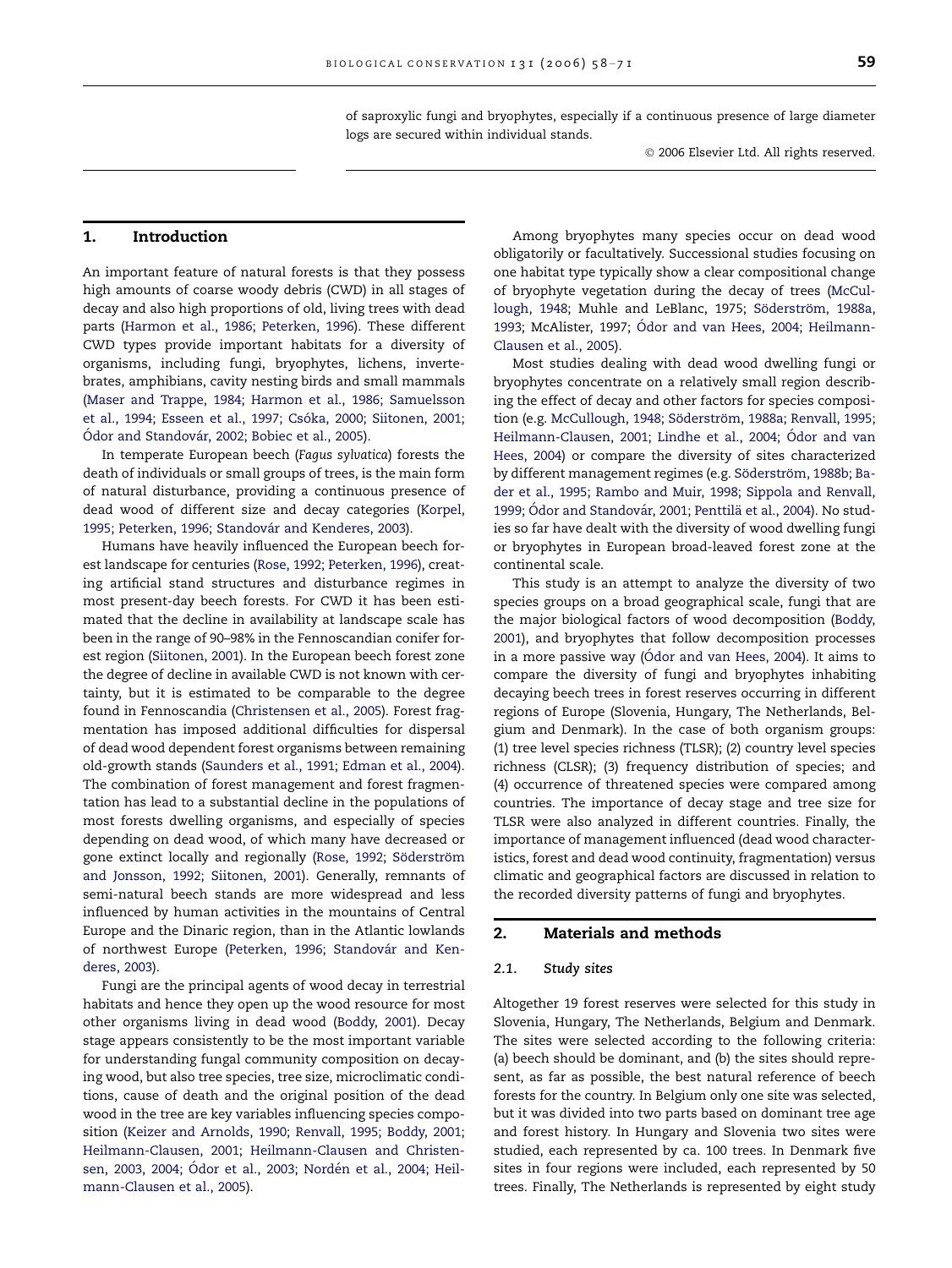sites, each including variable numbers of studied trees. The high number of study sites in The Netherlands reflects the low amount of available fallen trees at each site.

Some general features of the investigated sites, describing age and structure of the stand, soil type and climate are shown in [Table 1](#page-3-0).

Climatic conditions vary considerably among the selected forest stands. The climate of sites in Denmark, Belgium and The Netherlands is more or less Atlantic, in Hungary it is mid-European continental, while in Slovenia it has a mountainous character.

The bedrock is generally formed by young deposits in Atlantic sites (sand, clay, loess, and chalk) while dolomite, limestone and andesite characterize the Slovenian and Hungarian sites. Generally, soil acidity is higher, and nutrient content is lower in sites characterized by sand or andesite compared to soils developed on clay, loess or limestone. Therefore, the soil characteristics (acidity, nutrient content, etc.), differ considerably among sites, both between and within countries.

All stands are dominated by beech, but in some sites other tree species are also important (especially Abies alba in Slovenian sites, Quercus robur and Fraxinus excelsior in some Atlantic forests, [Table 1](#page-3-0)). Forest history differs considerably among sites and countries. Some stands were cut completely in the past and have a rather uniform age structure, with dominant tree ages between 100 and 250 years. Some of these stands still have unbroken forest continuity (e.g., Öserdö in Hungary, part of Strødam in Denmark, Dutch reserves on sandy soil) while others were used as arable or pasture land for a long time breaking forest continuity (e.g., Dutch reserves on clay soil). Other sites have a more complex history of human use, including periods of forest grazing, selective cutting and even small-scale agriculture, but have never been cut totally in the past. These forests are characterized by uneven age structure, and they show the least effects of human influence (e.g., Suserup in Denmark, Kékes in Hungary, Krokar in Slovenia), i.e., they possess structures and gap dynamics similar to those reported from virgin forests [\(Korpel, 1995; Stan](#page-12-0)dová[r and Kenderes, 2003](#page-12-0)). However, there is only one site, Rajhenav in Slovenia that seems to support a true virgin forest, which has suffered minimal, if any direct human intervention (Bončina, 1999).

The observed features of CWD differ considerably among the investigated stands [\(Table 1\)](#page-3-0). The volume of CWD is generally 40–70 m $3/h$ a in the Dutch sites, 100–180 m $3/h$ a in other sites and very high, 300 m<sup>3</sup>/ha in Rajhenav, Slovenia [\(Chris](#page-12-0)[tensen et al., 2005; Kraigher et al., 2003](#page-12-0)). All investigated reserves hold large dead beech trees (diameter at breast height (DBH) larger than 80 cm), but in the reserves in Belgium and The Netherlands strongly decayed trees (decay phase 4, 5 and 6) are missing or underrepresented.

# 2.2. Dead tree selection and description

In each country approximately 200 dead beech trees were selected. It is proved from different forest types that the size and decay stage of dead trees are very important factors influencing species richness and composition of fungi and bryophytes (Söderström, 1988a; Renvall, 1995; Heilmann[Clausen, 2001; Heilmann-Clausen and Christensen, 2004;](#page-13-0) Ó[dor and van Hees, 2004](#page-13-0)). Before selection all dead beech trees occurring in the investigated sites were measured and classified into DBH and decay stage categories. Based on a stratified random selection procedure different decay stages and size (diameter at breast height) categories were as evenly distributed among the selected trees per country as possible. Because of the absence of well-decayed trees in The Netherlands and Belgium the later decay stages (4–6) are considerably underrepresented in these countries. The selected trees could have uprooted plate or a standing dead part (snag), but minimum 70% of the stem should have soil contact. Selected dead trees were described by their decay stage and size expressed as diameter at breast height. Decay stages were classified into six classes following the definitions of Ó[dor](#page-13-0) [and van Hees \(2004\)](#page-13-0) based on outer physical features of trees (presence of bark, branches, softness and surface of wood, outline and shape of trunk). Most dead trees represent a mixture of different decay stages (decay is not homogenous at different parts of the tree), therefore the dominant decay class was used during the analysis. Diameter at breast height was accurately measured on trees of earlier decay stages (either on the standing or the lying part) but in later stages, when the original shape of the trunk is altered, the diameter of the original (living) tree was estimated.

## 2.3. Inventory of bryophytes and fungi

The presence/absence of species was recorded on each individual dead tree. One record (or occurrence) of a species means its presence on a tree independently from its abundance or cover. The recordings from different tree parts were merged including: (a) the log, (b) the uprooting part of the log (if present), (c) the snag up to 2 m (if present), and (d) the major branches of the crown (diameter >10 cm, if present).

Bryophytes occurring on the selected trees were recorded once in summer and autumn 2001. Nomenclature follows [Corley et al. \(1981\) and Corley and Crundwell \(1991\)](#page-12-0) for mosses, and [Grolle \(1983\)](#page-12-0) for liverworts. Plagiochila porelloides and P. asplenioides were not separated and nomenclature of Plagiothecium species follows [Frisvoll et al. \(1995\)](#page-12-0).

Fungi were recorded on three occasions on each tree during two growing periods: 2000 late autumn, 2001 spring and 2001 late summer – early autumn. The records of the three inventories were merged in the analyses. On each occasion, each dead tree was inventoried for fungal sporocarps occurring strictly on dead wood. Sporocarps were either identified in the field or collected for microscopic identification. Within the Basidiomycetes all morphological groups, excluding fully resupinate corticoid fungi, were included, while non-stromatic Pyrenomycetes and inoperculate Discomycetes with sporocarps regularly smaller than 10 mm were excluded from the Ascomycetes. The excluded groups are, according to our experiences, not very important for wood decay in CWD in European beech forests, though they constitute an important component of species diversity. The required sampling and microscopy time, as well as serious taxonomic knowledge gaps did not allow us to include these groups in this study. Nomenclature for fungi in general follows [Hansen and Knud-](#page-12-0)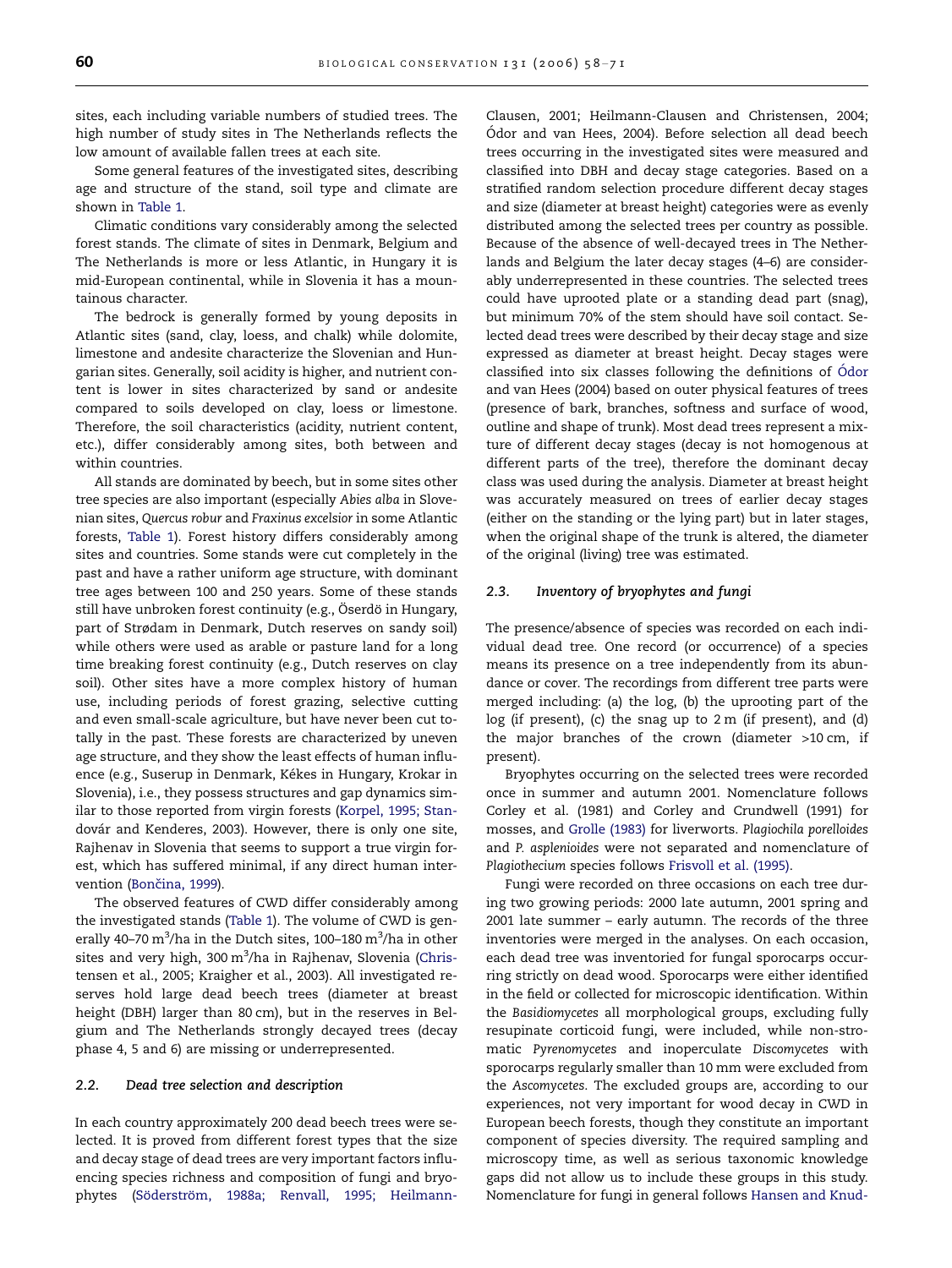<span id="page-3-0"></span>

| Table 1 - Stand structural and climatic features of the selected forest stands |                      |      |                      |                                                               |                                          |                                        |                            |                                             |                                                 |                  |           |                                      |                 |                                                    |                           |
|--------------------------------------------------------------------------------|----------------------|------|----------------------|---------------------------------------------------------------|------------------------------------------|----------------------------------------|----------------------------|---------------------------------------------|-------------------------------------------------|------------------|-----------|--------------------------------------|-----------------|----------------------------------------------------|---------------------------|
| Country                                                                        | Reserve              | (ha) | Size Age<br>$(yr)^a$ | Other<br>trees <sup>b</sup>                                   | Living<br>tree<br>volume<br>$(m^3/ha)^c$ | Dead<br>wood<br>volume<br>$(m^3/ha)^c$ | No. of<br>sampled<br>trees | DBH of<br>dead<br>wood<br>(cm) <sup>d</sup> | Decay<br>stages<br>of dead<br>wood <sup>e</sup> | Elevation<br>(m) | Bedrock   | $T_{\rm ave}$<br>$({}^{\circ}C)^{r}$ | $(^{\circ}C)^g$ | $T_{\rm min}$ $T_{\rm max}$<br>$({}^{\circ}C)^{h}$ | Precipitation<br>$(mm)^i$ |
| Slovenia (S)                                                                   | Rajhenav             | 51   | Old                  | Abies alba                                                    | 813                                      | 299                                    | 110                        | 50 (17, 97)                                 | $1 - 6$                                         | 865              | Limestone |                                      | $7.7 - 1.9$     | 16.9                                               | 1579                      |
|                                                                                | Krokar               | 73   | Old                  | Abies alba                                                    | 633                                      | 153                                    | 101                        | 37 (10, 98)                                 | $1 - 6$                                         | 1120             | Limestone | 8.4                                  | $-1.6$          | 17.8                                               | 1526                      |
| Hungary (H)                                                                    | Kékes                | 63   | Old                  | Tilia platyphyllos,<br>Acer pseudoplatanus,<br>A. platanoides | 454                                      | 99                                     | 97                         | 55 (23, 125)                                | $1 - 6$                                         | 850              | Andesite  |                                      | $5.7 -4.7$      | 15.5                                               | 840                       |
|                                                                                | Öserdö               | 25   | 200                  |                                                               | 765                                      | 164                                    | 110                        | 66 (18, 135)                                | $1 - 6$                                         | 850              | Limestone | 6.1                                  | $-4.1$          | 15.5                                               | 896                       |
| The Netherlands (N)                                                            | Speuldebos           | 27   | 200                  | Quercus robur                                                 | 457                                      | 44                                     | 42                         | 46 (25, 83)                                 | $1 - 4$                                         | 42               | Sand      | 9.4                                  | 2.2             | 17.2                                               | 876                       |
|                                                                                | Drie                 | 5    | 200                  | Quercus robur                                                 | 457                                      | 44                                     | 21                         | 51 (21, 90)                                 | $1 - 3$                                         | 35               | Sand      | 9.4                                  | 2.2             | 17.2                                               | 876                       |
|                                                                                | Gortelsebos          | 15   | 200                  | Quercus robur                                                 | 507                                      | 66                                     | 11                         | 62 (14, 95)                                 | 2,3                                             | 45               | Sand      | 9.4                                  | 2.2             | 17.2                                               | 873                       |
|                                                                                | Weversbergen         | 12   | 100                  | $\overline{\phantom{m}}$                                      | 469                                      | 49                                     | 32                         | 55 (18, 120)                                | $1 - 3$                                         | 80               | Loam-sand | 9.4                                  | 2.2             | 17.2                                               | 856                       |
|                                                                                | Wulperhorst          | 3    | 200                  | Quercus robur,<br>Fraxinus excelsior,<br>Carpinus betulus     | 701                                      | 72                                     | 44                         | 68 (36, 120)                                | $2 - 4$                                         | 3                | Clay      | 9.4                                  | 2.8             | 17.2                                               | 827                       |
|                                                                                | Oostbroek            | 3    | 150                  | Quercus robur,<br>Fraxinus excelsior                          |                                          |                                        | 10                         | 71 (57, 88)                                 | $\overline{2}$                                  | $\overline{2}$   | Clay      | 9.4                                  | 2.8             | 17.2                                               | 827                       |
|                                                                                | Dassenberg           | 12   | 200                  | Quercus robur                                                 | 402                                      | 63                                     | 37                         | 67 (18, 105)                                | $1 - 3$                                         | 96               | Sand      | 9.4                                  | 2.2             | 17.2                                               | 906                       |
|                                                                                | Amelisweerd          | 3    | 150                  | Quercus robur,<br>Fraxinus excelsior                          | $\qquad \qquad -$                        | -                                      | 5                          | 73 (60, 90)                                 | 1,3                                             | $\overline{2}$   | Clay      | 9.4                                  | 2.8             | 17.2                                               | 827                       |
| Belgium (B)                                                                    | Zoniënwoud           | 80   | 150                  | Quercus robur,<br>Quercus petraea                             | 602                                      | 24                                     | 67                         | 45 (15, 118)                                | $1 - 5$                                         | 105              | Loess     | 9.4                                  | 3.4             | 18.2                                               | 829                       |
|                                                                                | Zoniënwoud - Kern 18 |      | 220                  | $\qquad \qquad -$                                             | 794                                      | 139                                    | 125                        | 69 (15, 117)                                | $1 - 5$                                         | 105              | Loess     | 9.4                                  | 3.4             | 18.2                                               | 829                       |
| Denmark (D)                                                                    | Knagerne             | 6    | 230                  | $\hspace{0.1mm}-\hspace{0.1mm}$                               | 449                                      | 152                                    | 25                         | 72 (27, 108)                                | $1 - 4$                                         | 80               | Sand      | 7.5                                  | $\mathbf{0}$    | 15.5                                               | 719                       |
|                                                                                | Velling              | 24   | 275                  |                                                               | 489                                      | 114                                    | 25                         | 53 (20, 93)                                 | $1 - 6$                                         | 70               | Sand      | 7.5                                  | $\Omega$        | 15.5                                               | 839                       |
|                                                                                | Suserup              | 19   | Old                  | Fraxinus excelsior,<br>Ulmus glabra,<br>Q. robur              | 674                                      | 176                                    | 50                         | 76 (24, 131)                                | $2 - 6$                                         | 20               | Loam-sand | 8.1                                  | 0.8             | 16.7                                               | 644                       |
|                                                                                | Møns Klinteskov      | 25   | 350                  |                                                               | 201                                      | 100                                    | 50                         | 48 (21, 86)                                 | $1 - 6$                                         | 100              | Chalk     | 7.9                                  | 0.2             | 16.2                                               | 586                       |
|                                                                                | Strødam              | 25   | 250                  | Q. robur                                                      | 490                                      | 181                                    | 50                         | 77 (21, 127)                                | $1 - 6$                                         | 23               | Loam-sand | 7.7                                  | $-0.5$          | 16.2                                               | 697                       |

<sup>a</sup> Age since last cutting or plantation; old: the stand was never cut in the past.

b Trees with min. 5% stand volume besides beech.

<sup>c</sup> Mean volume of living trees and dead wood are based on [Christensen](#page-12-0) et al. (2005).

d Mean diameter at breast height (DBH) based on the investigated dead trees, minimum and maximum are in brackets.

e Minimum number of trees from the same decay stage is three from one site. The six level of decay stages are defined in Ódor and van Hees [\(2004\)](#page-13-0).

f Mean annual temperature.

g Mean temperature of the coldest month.

h Mean temperature of the warmest month.

i Annual precipitation.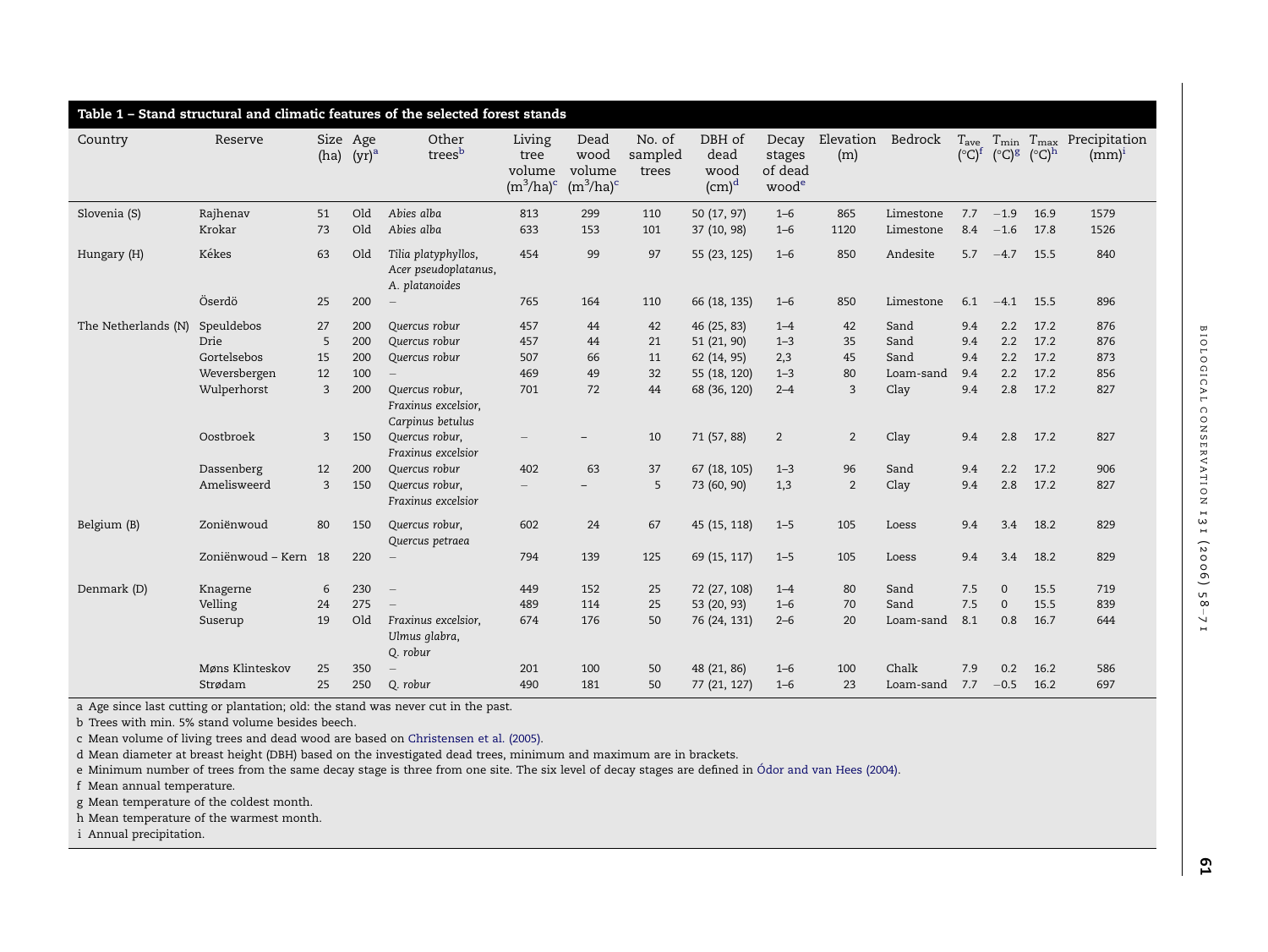[sen \(1992, 1997, 2000\)](#page-12-0), but special taxonomical works were consulted for certain groups (e.g., Pyrenomycetes).

The field inventory protocol was designed to secure standardized, comparable data from different countries. For this reason, different persons working in different regions used the same standards, taxonomical restrictions, sampling intensity during the fieldwork. It is supposed that most bryophyte species living on the selected dead tree were recorded during the inventory, because the longevity of most epixylic and epiphytic species is several years. The efficiency of the fungal inventory is without doubt lower, even though each tree was inventoried on three occasions during two successive years. Many fungi present in wood as mycelia do not develop fruit bodies, while other species produce infrequent and/or short-lived fruit bodies, which are easily missed even if a rather extensive sampling protocol is used ([Boddy, 2001;](#page-12-0) [Berglund et al., 2005](#page-12-0)). The weather of different years has considerable effect on the fruit body production of fungi. Generally the precipitations in the two studied years (2000 and 2001) were close to the averages for most sites. In both years Belgium, The Netherlands and Western Denmark received slightly more precipitation than normal during the main fungal growing season, while the opposite was the case in Hungary. In Eastern Denmark and Slovenia precipitation was very close to normal when both sampling years are summarized (source: [www.weatheronline.co.uk](http://www.weatheronline.co.uk)). This might have affected the production of sporocarps, but effects appear to be limited with respect to the recorded species diversity. Thus, there is no obvious relationship between average species richness per tree, total species richness per country and precipitation deficits or surpluses (cf. [Table 3\)](#page-6-0). We therefore feel convinced that both datasets are sufficiently complete among countries to allow statistical comparisons of species richness, but do not claim the fungal dataset to be fully complete neither on tree nor on country level.

#### 2.4. Data analysis

Diversity of dead wood dwelling fungi and bryophytes was compared among countries based on the whole dataset investigating the following descriptors: (1) tree level species richness (TLSR): mean species richness of individual dead trees; (2) country level species richness (CLSR): species pool of the selected dead trees from each country; (3) the number of occurrences: sum of species presences in the sample of each country; and (4) species rank – relative frequency curves ([Be](#page-12-0)[gon et al., 1996\)](#page-12-0). TLSR was compared among countries by AN-OVA and Newman–Keuls multiple comparison (Zar, 1999). In the case of bryophytes the original species richness data were logarithmic transformed before the statistical comparison, because of the inhomogeneity of variances. The effects of decay stage, tree size (DBH) and geographical region (country) on species richness (TLSR) were analysed by multiple regression models ([McCullagh and Nelder, 1983; Crawley, 1993](#page-13-0)). During the analysis a general linear model was used with the following criteria: (1) dependent variable: TLSR; (2) explanatory variables: decay stage (factor), DBH (interval), country (factor); (3) error structure: normal; (4) link function: square root. Although for species richness data it is more convenient to use Poisson error structure and logarithmic link function

during this analysis ([Crawley, 1993](#page-12-0)) the goodness-of-fit of the models were worse using these conditions (the coefficient of determination was 0.259 versus 0.402 for bryophytes and 0.502 versus 0.549 for fungi). The model building was based on backward elimination from the full model (including all interactions). During the selection the effects of eliminations were tested by deviance analysis ([McCullagh and Nelder,](#page-13-0) [1983; Crawley, 1993\)](#page-13-0). The effects of decay stage and DBH were analyzed in different countries by comparing the predicted values of the selected model.

Apart from the general analyses of species richness, special emphasis was given to species that are considered to be threatened all over or regionally in Europe. For bryophytes the ''Red Data Book of European Bryophytes'' ([ECCB, 1995\)](#page-12-0) was used with regional red lists for different countries [\(Mar](#page-13-0)tinčič, 1992; Papp et al., 2001). In the lack of a common European red list for fungi a number of species were classified as "Species of Special Interest" (SSI) based on data from several national red lists [\(Benkert et al., 1992; Wojewoda and Ławry](#page-12-0)[nowicz, 1992; Arnolds and van Ommering, 1996; Stoltze and](#page-12-0) Pihl, 1998; Rimóczi et al., 1999; Gärdenfors, 2000). This classification was only carried out for truly lignicolous species. Three classes of SSI were defined. Class A includes widespread species regarded as very rare and severely threatened (IUCN threat categories "Endangered" to "Critically Endangered'') everywhere in Europe. Class B includes widespread species regarded as rare all over Europe, and threatened in several countries (IUCN threat categories ''Near Threatened'' to ''Vulnerable''). Finally, class C encompasses species that are considered to be threatened (IUCN threat categories ''Vulnerable" to "Critically Endangered") in one or several of the covered European countries/regions, but being frequent in others. A few poorly known but apparently rare species are also included in this category.

The list of bryophyte and fungi species included in this study, their frequencies in different countries, and for fungi their threat (SSI) status can be found as supplementary data (suppl1.doc for fungi and suppl2.doc for bryophytes).

## 3. Results

#### 3.1. Species richness of fungi

The complete dataset contained 12,896 occurrences representing 457 species occurring on 1008 trees. CLSR was the highest in Denmark, followed by Hungary, Slovenia, Belgium and The Netherlands in decreasing order ([Table 2\)](#page-5-0). Considering the number of records per country a different pattern emerged with the highest number of records in Belgium and the lowest in Slovenia. TLSR was significantly different among countries (ANOVA;  $df = 4$ , 1003; F value 28.08,  $p < 0.001$ ). It was lowest in Slovenia, intermediate in Hungary and The Netherlands and highest in Denmark and Belgium. Comparing the species rank – relative frequency curves among countries the curves are relatively steep in the case of the Dutch and the Belgian samples, while they are less steep for the Slovenian, the Hungarian and the Danish samples ([Fig. 1](#page-5-0)). In The Netherlands and Belgium the proportion of frequent species (relative frequency above 0.01) is relatively high, while in the three other countries the proportion of sub-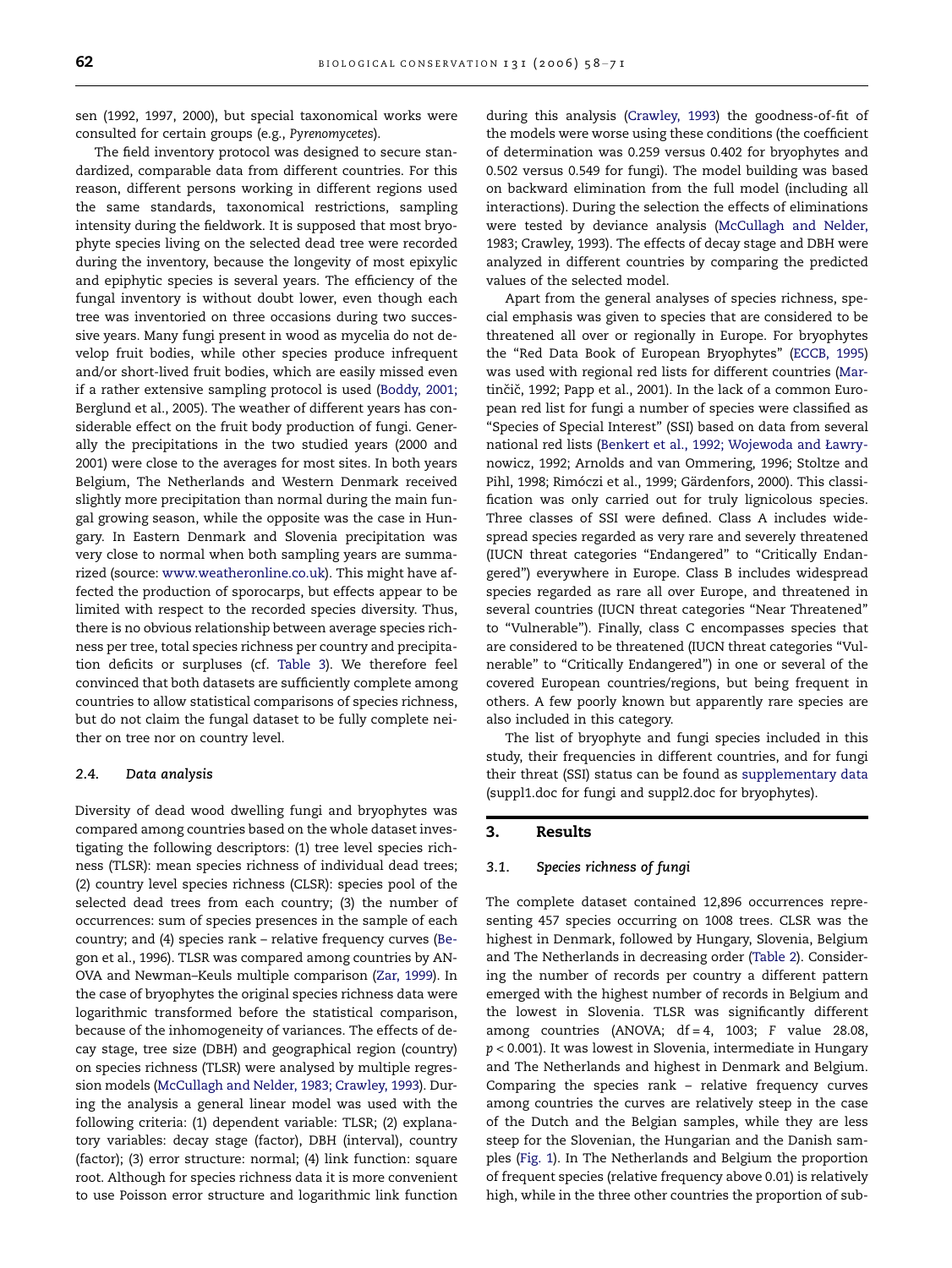<span id="page-5-0"></span>

| Table 2 - Species richness of fungal communities in different countries |                   |                          |                    |                    |                               |                  |  |  |  |  |
|-------------------------------------------------------------------------|-------------------|--------------------------|--------------------|--------------------|-------------------------------|------------------|--|--|--|--|
| Variable                                                                | Slovenia          | Hungary                  | The Netherlands    | Belgium            | Denmark                       | Whole data set   |  |  |  |  |
| Number of trees                                                         | 211               | 207                      | 198                | 192                | 200                           | 1008             |  |  |  |  |
| <b>CLSR</b>                                                             | 207               | 227                      | 155                | 190                | 257                           | 457              |  |  |  |  |
| Number of occurrences                                                   | 1819              | 2635                     | 2300               | 3204               | 2938                          | 12,896           |  |  |  |  |
| TLSR (mean $\pm$ SD)                                                    | $8.62 \pm 8.06^a$ | $12.73 \pm 7.88^{\rm b}$ | $11.62 \pm 7.40^b$ | $16.69 \pm 8.52^d$ | $14.69 \pm 9.13$ <sup>c</sup> | $12.79 \pm 8.65$ |  |  |  |  |

TLSR significantly differed among countries (ANOVA, F-value  $(4,1003) = 28.08$ ,  $p < 0.001$ ), the letters show the results of multiple comparison test. CLSR: country level species richness. TLSR: tree level species richness.



Fig. 1 – Species rank – relative frequency curves of fungi in Slovenia (S), Hungary (H), The Netherlands (N), Belgium (B) and Denmark (D).

ordinate (relative frequency between 0.001 and 0.01) and rare (relative frequency below 0.001) species is high.

Based on the multiple regression model, tree size was the most important factor explaining species richness per tree (expressed as DBH, F-value 357.0), although the effects of decay stage (DS, F-value 33.5) and geographic region (COUNTRY, F-value 22.7) were also considerable [\(Table 3](#page-6-0)). Although the effects of second level interaction factors were less important than the main factors (F values between 3 and 11), they were significant and included to the model. The effect of the third level interaction was not significant. It is obvious that some of the differences found in TLSR among countries were related to the differences in size and decay class distributions of study trees within countries. Based on the predicted values TLSR increased with tree size in all countries ([Fig. 2](#page-6-0)), but the increment was steeper in Slovenia (the range of predicted average TLSR was between 5 and 30 from DBH = 20 to 110 cm), compared to the other countries (range 5–20). In The Netherlands the increase is only weak (range 8–15). In all countries TLSR was recorded to be highest on trees in decay stages 2 and 3. For Belgium and The Netherlands the figures for the late decay stages are highly uncertain due to the low number of trees represented.

## 3.2. Species richness of bryophytes

The whole dataset contained 8954 occurrences of 161 species on 1008 trees. The highest CLSR of bryophytes was recorded in Slovenia, 103, whereas it was between 48 and 69 in the other countries ([Table 4\)](#page-6-0). It is notable that more than one third of all species records (3381 of 8954) were made in Slovenia. TLSR showed similar differences among countries (ANO-VA;  $df = 4$ , 1003; F-value 72.96,  $p < 0.001$ ). It was low in Denmark and The Netherlands, intermediate in Belgium and Hungary and the highest in Slovenia. The differences among species rank – relative frequency curves from different countries are more distinct than for fungi, mostly because of the peculiar species frequency distribution in Slovenia ([Fig. 3](#page-7-0)). In Slovenia the frequency distribution of species is much more even than in other countries, the proportion of frequent and subordinate species is very high, and the number of rare species is also considerable. For Hungary and Belgium the curves were steeper than in The Netherlands and Denmark. In the two latest countries the proportion of frequent species is relatively high, country level species richness is low, and there are only a few subordinate and rare species in the samples.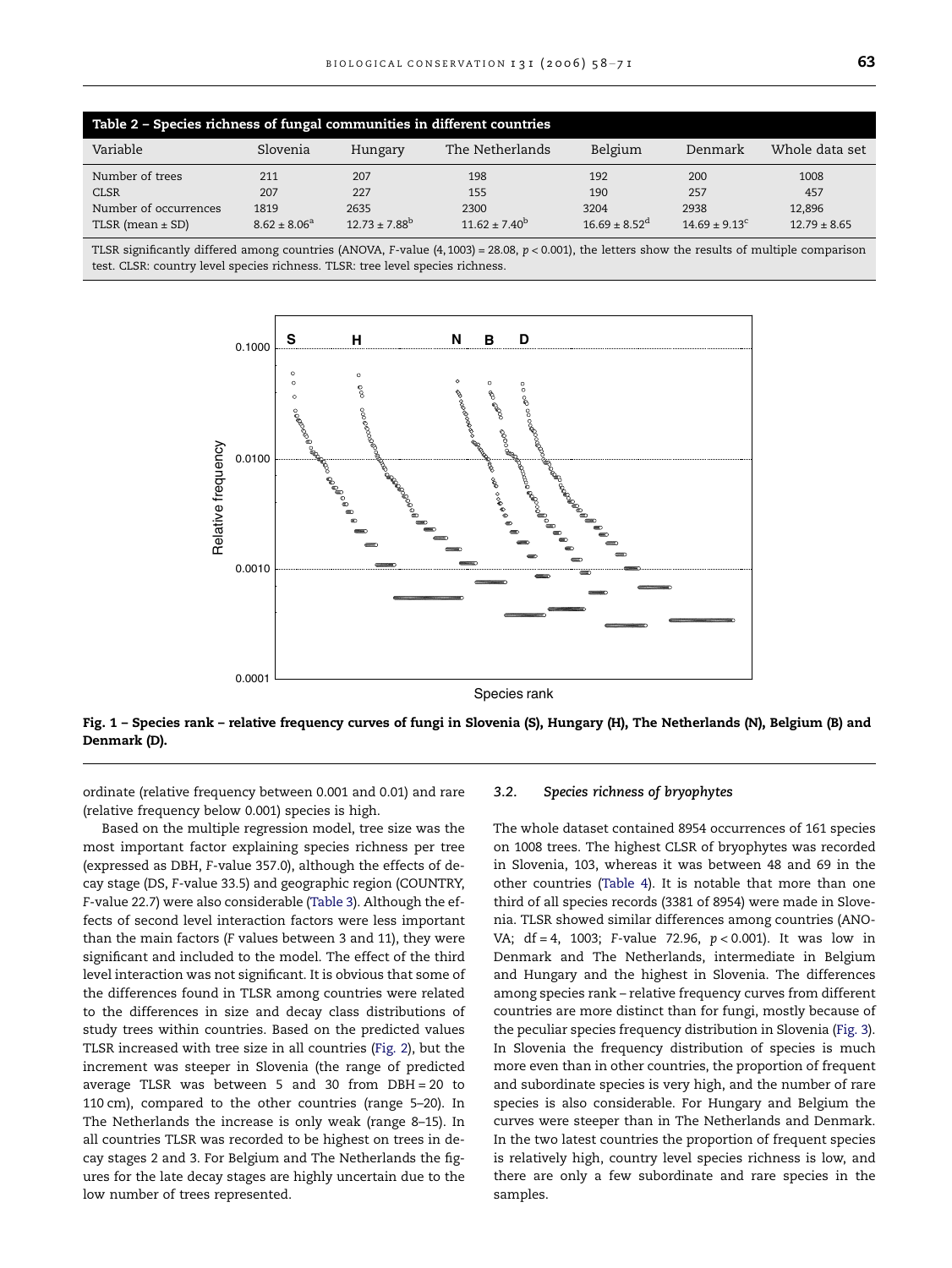<span id="page-6-0"></span>

| Table 3 - Steps of multiple regression model building of species richness of fungi during backward selection |              |             |        |                        |                                     |                             |                             |                         |  |  |  |
|--------------------------------------------------------------------------------------------------------------|--------------|-------------|--------|------------------------|-------------------------------------|-----------------------------|-----------------------------|-------------------------|--|--|--|
| <b>Steps</b>                                                                                                 | $SS_{\rm e}$ | $DF_{\rho}$ | $MS_e$ | dSS <sub>e</sub>       | $dDf_e$                             | dMS <sub>e</sub>            | F                           | p                       |  |  |  |
| Without regression                                                                                           | 1499.4       | 1007        | 1.489  | $\qquad \qquad -$      | -                                   |                             | -                           |                         |  |  |  |
| + Full model                                                                                                 | 660.7        | 969         | 0.695  | $-838.7$               | $-56$                               | $-14.946$                   | 10.058                      | ***                     |  |  |  |
| $-DBH \times DS \times COUNTRY$                                                                              | 675.4        | 969         | 0.697  | 14.7                   | 18                                  | 0.816                       | 1.173                       | n.s.                    |  |  |  |
| $-DBH \times DS$<br>$-DBH \times COUNTRY$<br>$-DS \times COUNTRY$<br>-All interaction                        | 770.0        | 997         | 0.772  | 17.3<br>29.4<br>44.9   | 5<br>$\overline{4}$<br>19           | 3.462<br>7.342<br>2.362     | 4.967<br>10.534<br>3.388    | $***$<br>$***$<br>$***$ |  |  |  |
| $-DS$<br>$-DBH$<br>$-COUNTRY$                                                                                |              |             |        | 129.5<br>357.0<br>70.2 | 5<br>$\mathbf{1}$<br>$\overline{4}$ | 25.900<br>357,000<br>17.542 | 33.549<br>462.430<br>22.723 | ***<br>***<br>$***$     |  |  |  |

The error estimation was normal, the link function was square root. SS<sub>e</sub>, DF<sub>e</sub>, MS<sub>e</sub>: sum of squares, degrees of freedom and mean square of the error part of regression. dSS<sub>e</sub>, dDF<sub>e</sub>, dMS<sub>e</sub>: deviation in sum of squares, degrees of freedom and mean square of error after the regression step. Explanatory variables are country (COUNTRY, factorial variable of five level), decay stage (DS, factorial variable of 6 level) and diameter at breast height (DBH, continuous variable). "p" is the significance level of deviance analyses using F statistics, n.s.: not significant, "p < 0.05, "p < 0.01, \*\*\*p < 0.001. Based on the backward selection the minimum adequate model was COUNTRY + DBH + DS + DBHxDS + DBHxCOUNTRY + DSx-COUNTRY.  $R^2$  value of the regression was 0.5495.



Fig. 2 – Tree level species richness of fungi. First row: predicted values of species richness (Yaxes) at different decay stages (X axes) in different countries. Tree DBH is fixed at 80 cm. Second row: predicted values of species richness (Y axes) depending on DBH values (X axes) in different countries. Decay stage of trees is fixed at 3 (in case of other decay stages the curves are similar).

| Table 4 - Species richness of bryophyte communities in different countries |                    |                   |                         |               |                         |                 |  |  |  |  |
|----------------------------------------------------------------------------|--------------------|-------------------|-------------------------|---------------|-------------------------|-----------------|--|--|--|--|
| Variable                                                                   | Slovenia           | Hungary           | The Netherlands         | Belgium       | Denmark                 | Whole data set  |  |  |  |  |
| Number of trees<br><b>CLSR</b>                                             | 211<br>103         | 207<br>65         | 198<br>56               | 192<br>48     | 200<br>69               | 1008<br>161     |  |  |  |  |
| Number of occurrences                                                      | 3381               | 1928              | 1155                    | 1525          | 965                     | 8954            |  |  |  |  |
| TLSR (mean $\pm$ SD)                                                       | $16.02 \pm 9.82^a$ | $9.31 \pm 5.31^b$ | $5.83 \pm 4.65^{\circ}$ | $794 + 411^b$ | $4.82 \pm 3.66^{\circ}$ | $8.88 \pm 7.21$ |  |  |  |  |

TLSR significantly differ among countries (ANOVA, F-value (4, 1003) = 72.96,  $p < 0.001$ ), the letters show the results of multiple comparison test. CLSR: country level species richness. TLSR: tree level species richness.

Unlike the case for fungi, multiple regression modeling showed that the effect of geographic region (COUNTRY, F-value 123.0) was more important than that of tree size (DBH, Fvalue 97.6) in explaining bryophyte TLSR ([Table 5\)](#page-7-0). The effect of decay stage was even less important though still highly significant (DS, F-value 3.6). Among the two-way interactions

 $DBH \times COUNTRY$  had far the strongest effect in the model, indicating that the importance of tree size was different for each country. TLSR increased considerably with tree size in Slovenia, moderately in Hungary and Belgium, while tree size had hardly any effect in The Netherlands and Denmark ([Fig. 4](#page-8-0)). Reflecting the relatively weak effect of decay stage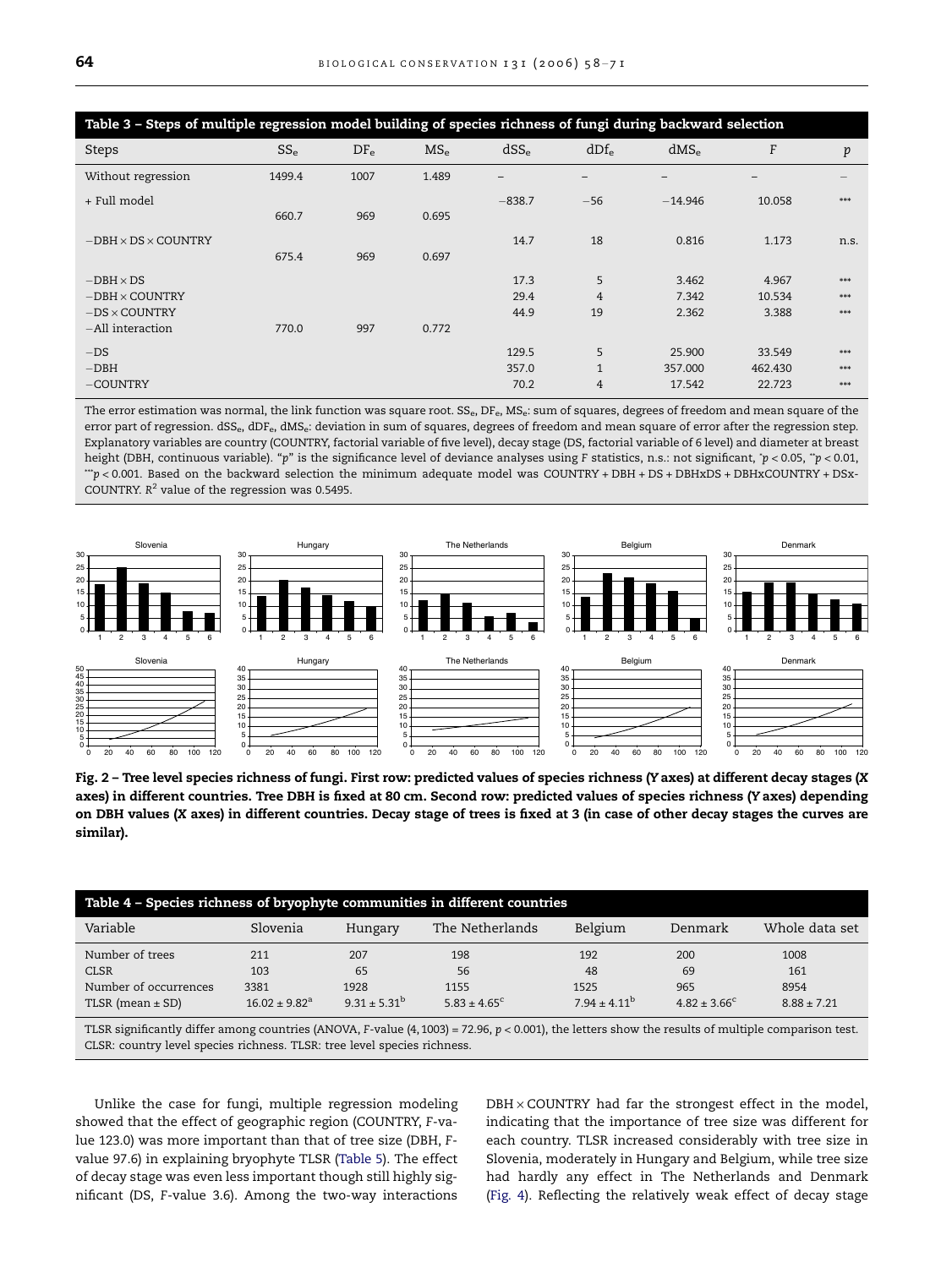<span id="page-7-0"></span>

Fig. 3 – Species rank – relative frequency curves of bryophytes in Slovenia (S), Hungary (H), The Netherlands (N), Belgium (B) and Denmark (D).

| Table 5 - Steps of multiple regression model building of species richness of bryophytes during backward selection |              |             |        |                       |                                     |                            |                            |                         |  |  |
|-------------------------------------------------------------------------------------------------------------------|--------------|-------------|--------|-----------------------|-------------------------------------|----------------------------|----------------------------|-------------------------|--|--|
| Steps                                                                                                             | $SS_{\rm e}$ | $DF_{\rho}$ | $MS_e$ | dSS <sub>e</sub>      | $dDf_e$                             | $dMS_{\rm e}$              | F                          | p                       |  |  |
| Without regression                                                                                                | 1377.3       | 1007        | 1.368  |                       | -                                   |                            | $\overline{\phantom{0}}$   |                         |  |  |
| + Full model                                                                                                      | 805.6        | 951         | 0.847  | $-571.7$              | $-56$                               | $-10.209$                  | 7.463                      | $***$                   |  |  |
| $-DBH \times DS \times COUNTRY$                                                                                   | 817.1        | 969         | 0.843  | 11.51                 | 18                                  | 0.639                      | 0.755                      | n.s.                    |  |  |
| $-DBH \times DS$<br>$-DBH \times COUNTRY$<br>$-DS \times COUNTRY$<br>-All interaction                             | 903.8        | 997         | 0.906  | 6.0<br>38.2<br>40.4   | 5<br>$\overline{4}$<br>19           | 1.210<br>9.552<br>2.125    | 1.435<br>11.331<br>2.520   | n.s.<br>$***$<br>$***$  |  |  |
| $-DS$<br>$-DBH$<br>-COUNTRY                                                                                       |              |             |        | 16.3<br>88.4<br>445.6 | 5<br>$\mathbf{1}$<br>$\overline{4}$ | 3.260<br>88.400<br>111.400 | 3.598<br>97.572<br>122.958 | $***$<br>$***$<br>$***$ |  |  |

The error estimation was normal, the link function was square root. SS<sub>e</sub>, DF<sub>e</sub>, MS<sub>e</sub>: Sum of squares, degrees of freedom and mean square of the error part of regression. dSS<sub>e</sub>, dDF<sub>e</sub>, dMS<sub>e</sub>: Deviation in sum of squares, degrees of freedom and mean square of error after the regression step. "p" is the significance level of deviance using F statistics, n.s.: not significant, "p < 0.05, "p < 0.01, ""p < 0.001. The minimum adequate model was based on the backward selection of COUNTRY + DBH + DS + DBH  $\times$  COUNTRY + DS  $\times$  COUNTRY. R<sup>2</sup> value of the regression was 0.402.

in the model, the predicted TLSR values differ only slightly among decay stages in all countries.

## 3.3. Threatened species of fungi

In total 99 species defined as species of special interest (SSI) were recorded. Of these, 11 species were regarded as highly threatened all over Europe (SSI-A), 41 species as rare and potentially threatened (SSI-B), and 47 as threatened only in some of the included countries (SSI-C). The total number of SSI's recorded was the highest in Hungary (51), slightly lower in Slovenia (43) and Denmark (41) and very low in The Neth-

erlands (27) and Belgium (24). Of the most threatened species (SSI-A) six were reported from Hungary and only one to three species from each of the other countries included. In total 1084 records of SSI's were made during the study. The highest numbers of records were obtained in Hungary (301), with slightly lower values from Denmark (258), Slovenia (235), and low values from Belgium (175) and The Netherlands (115). 66 % of the 29 SSI-A records were made in Hungary.

If the numbers of records of SSI's are related to the total numbers of records for each country, it is evident that the proportion of SSI's was considerably larger in Slovenia and Hungary (>10% of records), intermediate in Denmark (9%) and low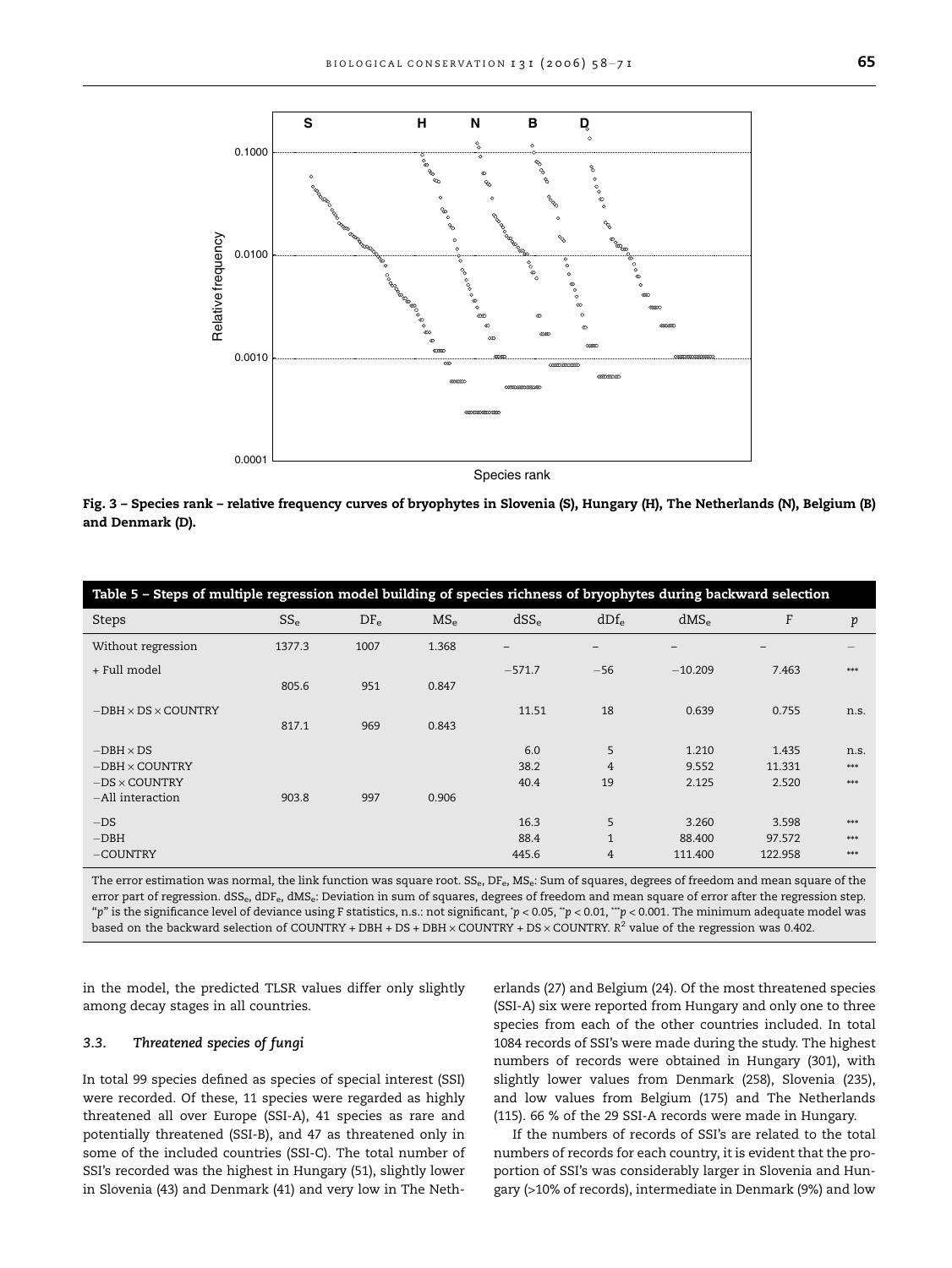<span id="page-8-0"></span>

Fig. 4 – Tree level species richness of bryophytes. First row: predicted values of species richness (Y axes) at different decay stages (X axes) in different countries. Tree DBH is fixed at 80 cm. Second row: predicted values of species richness (Y axes) depending on DBH values (X axes) in different countries. Decay stage of trees is fixed at 3 (in case of other decay stages the curves are similar).

in The Netherlands and Belgium (ca. 5%) (Fig. 5). A  $\chi^2$  test confirmed the distinctiveness of theses differences ( $\gamma^2$  = 154,  $df = 4$ ;  $p < 0.001$ ), and showed that the observed number of SSI's recorded in Hungary and Slovenia was much higher than the expected value, while the opposite is true for The Netherlands and Belgium.



Fig. 5 – Relative frequency (%) of threatened fungi in different countries. SSI, Species of special interest. SSI A, widespread species regarded as very rare and severely threatened (IUCN threat categories ''Endangered'' to ''Critically Endangered'') everywhere in Europe. SSI B: widespread species regarded as rare all over Europe, and threatened in several countries (IUCN threat categories ''Near Threatened'' to ''Vulnerable''). SSI C: species that are considered to be threatened (IUCN threat categories ''Vulnerable'' to ''Critically Endangered'') in one or several of the covered European countries, but being frequent in others.

# 3.4. Threatened species of bryophytes

The whole data set contained seven threatened species listed in the European ([ECCB, 1995](#page-12-0)) or Slovenian red lists (Martinčič, [1992\)](#page-13-0) [\(Table 6\)](#page-9-0). Most of these occurrences were recorded in the virgin forest Rajhenav, Slovenia. These species occurred with very low frequencies, except for Dicranum viride, which was recorded very frequently in Rajhenav, where it occurred on almost all fallen trees in early stage of decay. This forest seems to host a large and very important local population of this threatened species in Europe.

# 4. Discussion

# 4.1. Effect of tree size and decay on TLSR in different countries

The present study identified tree size to be more important than decay stage in explaining differences in species diversity in communities of bryophytes and fungi living on dead beech wood in European beech forests. However, an analysis of compositional differences in the same datasets ( $\acute{o}$ [dor et al.,](#page-13-0) [2003\)](#page-13-0), identified decay stage to be much more important than tree size in explaining differences in species composition among both organism groups. This means that there is a considerable directional compositional change (succession) during decay, while the species richness of the different successional stages depends mainly on the size of the trees.

Other studies have also emphasized the importance of tree size for species diversity of fungi (e.g., [Bader et al., 1995; Renv](#page-12-0)[all, 1995; Høiland and Bendiksen, 1996; Sippola and Renvall,](#page-12-0) [1999; Heilmann-Clausen and Christensen, 2004, 2005\)](#page-12-0) and bryophytes ([Humprey et al., 2002; Kruys and Jonsson, 1999;](#page-12-0) Kruys et al., 1999; Söderström, 1988a; Ódor and Standovár, 2001; O[dor and van Hees, 2004\)](#page-12-0). The importance of large trees for species richness seems to involve several different factors. The simplest explanation is the surface area effect: large trees provide more space for species than small ones. Other factors may have a more qualitative effect: (1) large logs decay slower, which allows more time for colonization; (2) the number of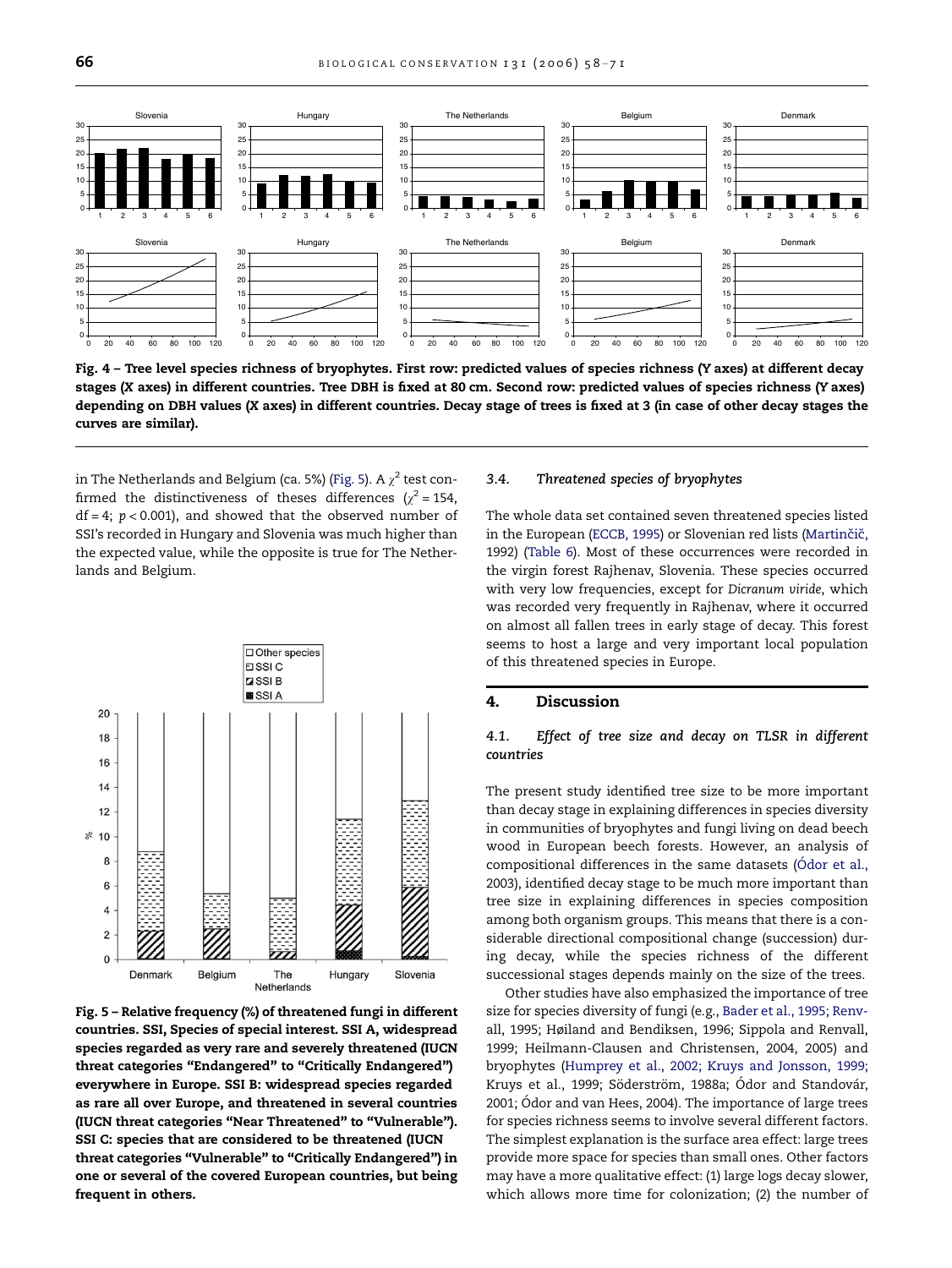<span id="page-9-0"></span>

| Table 6 – Occurrences of threatened (locally or all over Europe) bryophytes in the investigated forest stands |           |                 |                 |            |                       |                |  |  |  |  |
|---------------------------------------------------------------------------------------------------------------|-----------|-----------------|-----------------|------------|-----------------------|----------------|--|--|--|--|
| <b>Species</b>                                                                                                | Red list  | Threat category | Country         | Site       | Number of occurrences | Substrate type |  |  |  |  |
| Anacamptodon splachnoides                                                                                     | European  | Endangered      | Slovenia        | Rajhenav   |                       | Epixyl         |  |  |  |  |
| Buxbaumia viridis                                                                                             | European  | Vulnerable      | Slovenia        | Rajhenav   |                       | Epixyl         |  |  |  |  |
| Antitrichia curtipendula                                                                                      | Slovenian | Vulnerable      | Slovenia        | Rajhenav   |                       | Epiphyte       |  |  |  |  |
| Antitrichia curtipendula                                                                                      | Slovenian | Vulnerable      | Slovenia        | Krokar     |                       | Epiphyte       |  |  |  |  |
| Dicranum viride                                                                                               | European  | Vulnerable      | Slovenia        | Rajhenav   | 60                    | Epiphyte       |  |  |  |  |
| Dicranum viride                                                                                               | European  | Vulnerable      | Slovenia        | Krokar     |                       | Epiphyte       |  |  |  |  |
| Dicranum viride                                                                                               | European  | Vulnerable      | Hungary         | Oserdo     |                       | Epiphyte       |  |  |  |  |
| Lophozia ascendens                                                                                            | European  | Rare            | Hungary         | Kekes      | $\overline{2}$        | Epixyl         |  |  |  |  |
| Riccardia latifrons                                                                                           | Dutch     | Extinct         | The Netherlands | Weversberg | $\overline{2}$        | Epixyl         |  |  |  |  |
| Zygodon forsteri                                                                                              | European  | Vulnerable      | Slovenia        | Rajhenav   |                       | Epiphyte       |  |  |  |  |
| * The species occurs on some dead beech trees in the site but not on the selected ones of this study.         |           |                 |                 |            |                       |                |  |  |  |  |

microhabitats is higher in large trees; (3) small trees may be buried fast into soil and litter, or colonized by fast growing forest floor bryophytes, which may hinder establishment of epixylic bryophytes and late stage, spore dispersed fungi [\(Ba](#page-12-0)der et al., 1995; Ó[dor and van Hees, 2004](#page-12-0)); (4) large trees have more heart-wood and are more likely to be old, with a long infection history as living trees, which may be crucial for the establishment of certain specialized heart rot fungi [\(Heil](#page-12-0)[mann-Clausen and Christensen, 2005](#page-12-0)).

We consider the presence of large trees in different stages of decay to be very important for diversity of both organism groups, although even fine woody debris may support species rich bryophyte and fungal communities ([Kruys and Jonsson,](#page-13-0) 1999; Ódor and Standovár, 2001; Nordén et al., 2004). Several specialist heart rot fungi and epixylic bryophytes are, however, unable to thrive on such substrates (Söderström, 1988b; Ódor and Standovár, 2001; Ó[dor and van Hees, 2004; Heilmann-](#page-13-0)[Clausen and Christensen, 2005\)](#page-13-0) and habitats in which large logs are scarce or missing are accordingly unable to conserve the full range of saproxylic biodiversity. Interestingly, the positive relation between tree size and bryophyte diversity was less pronounced in the Atlantic countries, compared to Slovenia and Hungary. This may reflect that the species pool is limited, with rare and specialized species, preferring large diameter logs being extinct at the landscape scale.

# 4.2. Bryophytes and fungi – different ecology, different diversity patterns

The realized species pool for fungi was ca. three times larger than for bryophytes (457 versus 161 species), while the difference in TLSR is less pronounced (it was 12.8 for fungi versus 8.9 for bryophytes based on the full dataset). This shows that the proportion of low frequency species was much higher among fungi than bryophytes. This seems to be a general finding in temperate and boreal forests, pointing out fungi, utilizing dead wood directly as a primary nutrient resource, to be much more diverse in dead wood compared to bryophytes, which mainly utilize dead wood as a place to grow [\(Heilmann-Clausen et al., 2005](#page-12-0)).

The study confirms that the diversity of fungi and bryophytes living on dead wood is not only dependent of dead wood characteristics, as distinct regional differences in diversity patterns (considering TLSR, CLSR and the occurrence of

threatened species) were identified. The differences in diversity patterns among regions are especially striking for bryophytes, but are also distinct among fungi, especially in relation to the frequency of rare and threatened species. The differences in diversity patterns are also only partly concurrent among the two species groups and some distinct group specific trends are striking. These different trends seem to relate to differences in life styles and habitat requirements among the two groups. [Jonsson and Jonsell \(1999\) and Bergl](#page-12-0)[und and Jonsson \(2001\)](#page-12-0) found that species richness of bryophytes (including also non saproxylic species) and wood inhabiting fungi was generally weakly correlated in old growth spruce forests. They pointed out habitat characteristics (like the amount and quality of dead wood) to be often better indicators of species richness in one organism group than the species richness in another group. Fungal diversity was in both cases more distinctly correlated with dead wood characteristics than bryophyte diversity. [Sætersdal et al.](#page-13-0) [\(2004\)](#page-13-0) found that the most important factor influencing the composition of vascular plant and bryophyte communities in a range of Norwegian forests was soil nutrient content while the composition of fungal communities related mainly to dead wood characteristics. Therefore conservation initiatives focusing on wood inhabiting organisms need to focus carefully on wood-inhabiting organisms themselves, and even to distinguish among different groups of wood inhabiting organisms with different habitat requirements. This is important both at the local and the much wider regional or European scales.

In an overall context we conclude that the fragmentation of forests is most detrimental to bryophytes living on dead wood, because many bryophytes are dependent on a moist and protected forest climate. However, the effect of fragmentation may even be crucial for threatened, dispersal limited fungi [\(Gu et al., 2002\)](#page-12-0). In contrast to the situation among bryophytes, several threatened fungi seem to prefer trees subject to stressful microclimatic conditions. Conservation initiatives aimed on creating dead wood only in damp forest interiors may not benefit these species. In a historical context this preference may even explain the partial lack of congruence in current diversity patterns in fungi and bryophytes along the geographical gradient studied, e.g., the rather high fungal diversity (even regarding SSI) but low bryophyte diversity in Denmark. Forest grazing has been very extensive in parts of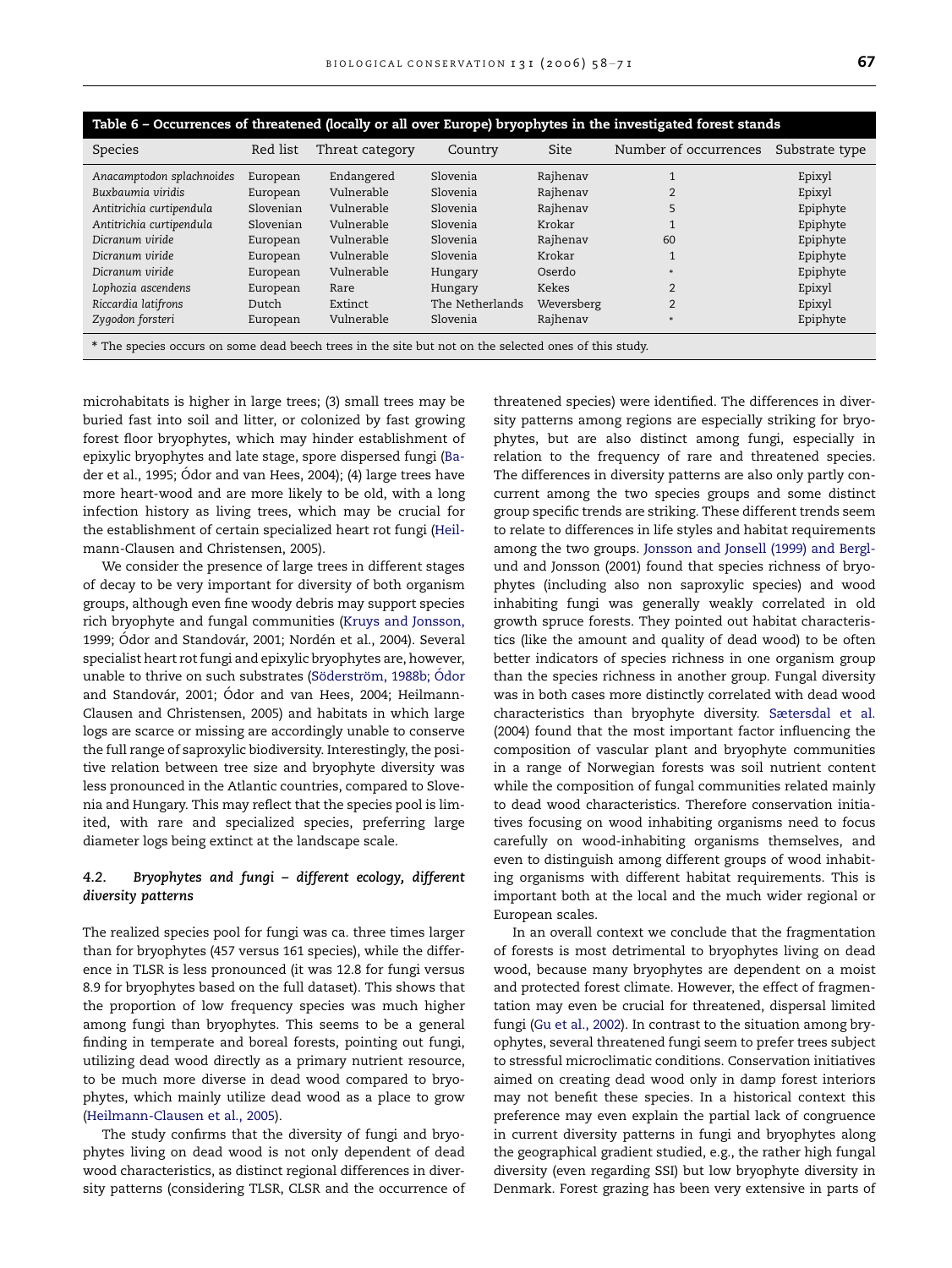Northwest Europe during the last 5000 years (e.g., [Fritzbøger,](#page-12-0) [1994\)](#page-12-0). This, most likely, has facilitated the development of semi-open landscapes rich in old-grown oaks and beeches, which are superior producers of mast, a valuable source for pig feeding. We believe that this landscape type has been critical for the survival of specialized forest bryophytes, especially epixylic species, while wood-inhabiting fungi have been better able to survive in the dead interior of living trees or on attached dead wood. Further aspects on the relation between diversity patterns and regional factors are discussed below for each organism group.

## 4.3. Diversity of bryophytes and fungi in different regions

This study shows that the study sites in Slovenia represent diversity hotspots for wood inhabiting bryophytes, considering TLSR and CLSR, as well as the high proportion of threatened species and a high proportion of specialist: obligate epixylic liverworts and epiphytes (see Ódor et al., 2003; Ódor [and van Dort, 2003](#page-13-0)). The study sites in Hungary have a intermediate value for bryophyte diversity, while the Atlantic region seems to have deteriorate assemblages, although CLSR was relatively high in Denmark. The differences in bryophyte diversity among study regions most likely relate to differences in climate, management influenced factors of the stands (availability and continuity of dead wood, stand structure, and stand history), and landscape history (fragmentation of the forested landscape in time and space). The relatively humid, montane climate of the Slovenian sites is favorable for a lot of epixylic bryophytes, especially for obligate epixylic liverworts, all occurring with rather high frequency (Nowellia curvifolia, Riccardia multifida, R. palmata, R. latifrons, Cephalozia catenulata, Calypogeia suecica, Lepidozia reptans, Jungermannia leiantha and Blepharostoma trichophyllum; Ó[dor and van Dort \(2003\),](#page-13-0) suppl2.doc). Although most of these epixylic liverworts are broadly distributed in boreal and montane regions, they are generally rare and have been suggested to be good indicators of old growth forests ([Gustafsson and](#page-12-0) Hallingbäck, 1988; Söderström, 1988b; Samuelsson et al., 1994; Ódor and Standovár, 2001). They require a continuous presence of large logs in late and intermediate decay stage, and high and stable air humidity. In Hungary, the occurrence of these obligate epixylic liverworts is limited by climate rather than substrate availability. It is well known that a dry microclimate can act as an effective limiting factor for a lot of epixylic liverworts ([Clausen, 1964\)](#page-12-0). In most of the continental beech stands air humidity is too low for these species, independently of the presence of dead wood and rich epixylic communities exist only in humid ravines and sheltered north facing slopes (Ó[dor and van Hees, 2004\)](#page-13-0). It is therefore supposed that the local frequency of epixylic species would be relatively low in this region even if more natural conditions prevailed, but it would be definitely higher than nowadays if more natural forest structures were recreated. In both Slovenia and the studied part of Hungary the landscape has unbroken forest continuity, most of the investigated sites was never clearcut in the past, and creation of dead wood has occurred continuously at least locally. Although forests in these landscapes have been managed for long, populations of dead wood inhabiting organisms have had good chances to survive

and colonize new suitable habitats. In Slovenia the used fine scaled selection felling system saved more structural elements of natural beech forests (e.g., more dead wood) than the larger scaled shelterwood uniform system used in Hungary [\(Matthews, 1991](#page-13-0)). This may help explain the high diversity and integrity of bryophytes communities in this country. Further, it is worth to mention that the Dinaric Mountains was one of the refugia for beech in Europe, during the ice age. Slovenia therefore has a much longer beech forest history, compared especially to the Atlantic region ([Taberlet](#page-13-0) [et al., 1998; Hewitt, 2000](#page-13-0)). Whether this has any importance for present day diversity of generally well dispersed organisms like bryophytes (and fungi) remain uncertain.

The modified and impoverished status of the bryophyte communities in the studied Atlantic beech forests is reflected in low TLSR and CLSR and more importantly in a dominance of opportunistic species, and a corresponding scarcity of obligate epixylic elements and rare species. The Atlantic region are all situated in predominantly non forested agricultural landscapes and the diminished bryophyte flora is most likely a result of habitat fragmentation and breaks in forest continuity causing local and regional extinction of dispersal limited species (Söderström and Jonsson, 1992; Rose, 1992). In addition, the amount and quality of dead wood is not suitable for species rich bryophyte vegetation in several sites. Most of the studied sites (especially in The Netherlands and in Belgium) are relatively young stands with broken forest continuity, absence of dead wood for long time in the past and well decayed wood being still underrepresented. In some parts of Western Europe (e.g., Denmark) the majority of forests have experienced a dramatic desiccation during the last 150 year due to drainage, planting of exotic coniferous tree species and increased water extraction. Together with habitat fragmentation this has caused a drier and darker microclimate in the remaining forests. Investigations in Danish beech forests have shown that the dominating management regime focusing on uniform stand structures and rather short rotations are influencing bryophyte diversity and composition negatively [\(Aude and Lawesson, 1998; Aude and Poulsen,](#page-11-0) [2000\)](#page-11-0). Current forest management in Atlantic countries takes efforts to reconstruct more natural forest conditions (e.g., higher amount of dead wood, uneven age and species structure, and multi-layered canopy). Hopefully this will help to increase the frequency of rare wood inhabiting bryophyte species depending on special conditions for establishment and propagation (i.e., very old and naturally dying trees) in the region. With increasing age of the forest stands and the availability of more diverse substrates a higher diversity may be expected in the future, especially if the area of protected forests increases in the region. New records of formerly extinct epixylic bryophytes as Riccardia latifrons in The Netherlands, and Nowellia curvifolia in Belgium support this possibility [\(van Dort, 2002\)](#page-13-0). In Denmark the relatively high CLSR however indicate that there is a good potential for the recovery of rich bryophyte communities on dead trees, if more or bigger forest reserves are declared and if near-natural forestry is utilized to a wider extent.

For fungi the observed diversity patterns are more complex than for bryophytes: CLSR was highest in Denmark, and also TLSR was high in the Atlantic region (Denmark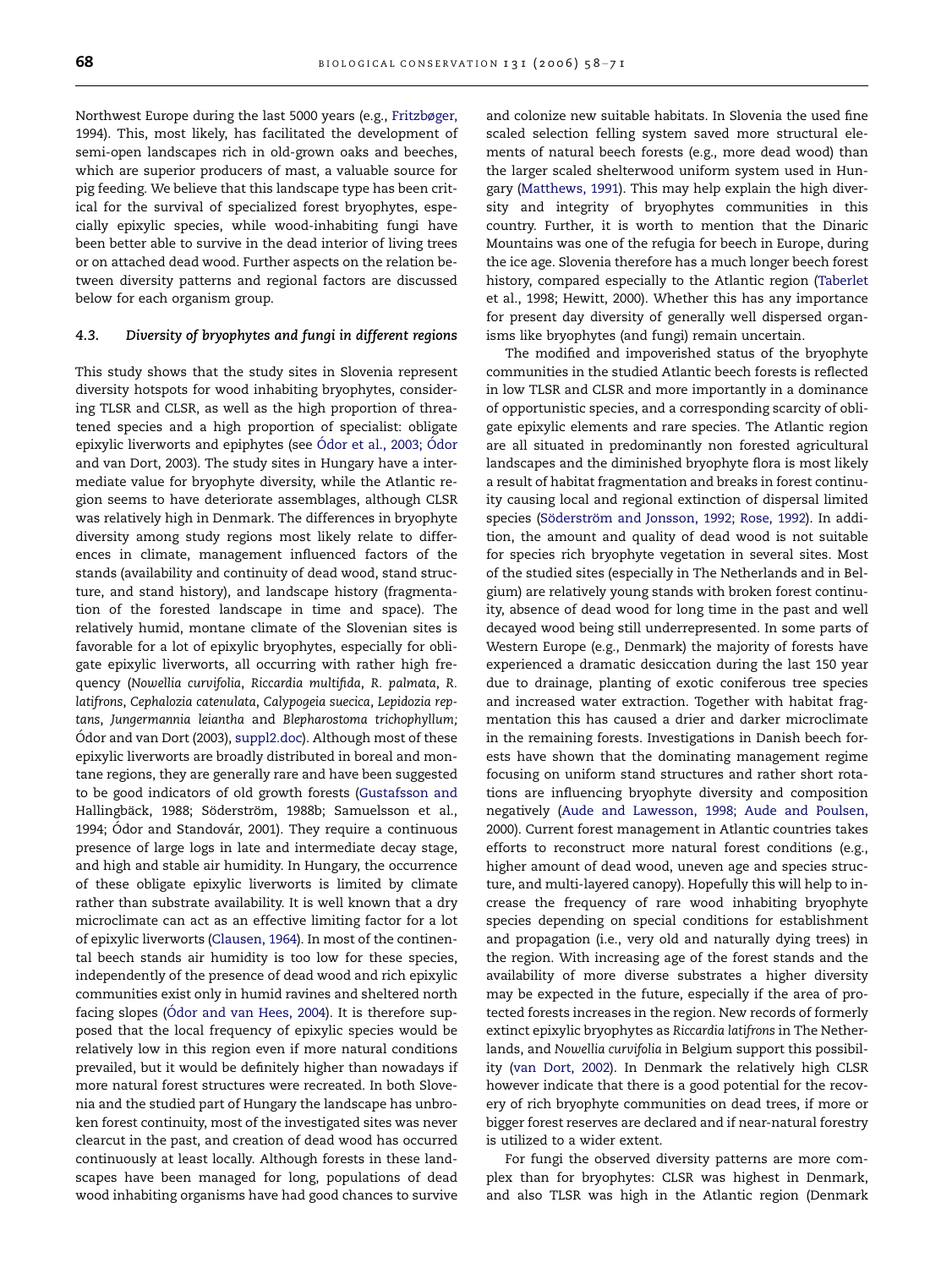<span id="page-11-0"></span>and Belgium), while Hungary and Slovenia were richer in rare and threatened species (SSI's).

Several of the defined SSI's are specifically associated with rot in the interior of large living or dead trees, where they cause extensive decay. This is the case for e.g., Dentipellis fragilis, Ischnoderma resinosum, Ossicaulis lignatilis, Pholiota squarrosoides, Spongipellis delectans and S. pachyodon. Some of these are probably heart rot agents with weak pathogenic abilities making them able to extend rot in living trees while others are secondary successors depending on previous heart rot (cf. Niemelä [et al., 1995](#page-13-0)). For simplicity all are denoted heart rot species in the following section, although precise knowledge on their ecological strategies may be lacking. The heart rot species were all recorded most frequently in Hungary and partly in Slovenia, though none of them has a strictly continental or mountainous distribution in Europe. We interpret the higher abundance of these species in Hungary and Slovenia to reflect two different intermingling trends; the general degree of naturalness of the forest landscape and the degree of continentality.

Heart rot species can generally be regarded as stress tolerators, since they are dependent on establishment and growth under inhospitable gaseous and chemical regimes characterizing the interior of living trees [\(Boddy, 2001](#page-12-0)). At the local scale forestry activities tend to increase the fraction of uncolonized dead wood (open resources) and small diameter wood relative to the fraction of dead wood already colonized by decay fungi (closed resources) ([Boddy, 2001](#page-12-0)). This is clearly to the benefit of species with ruderal or ruderal-competitive traits (i.e., fast growth, rapid propagation), while heart rot species suffer from the lack of damaged old trees and large diameter wood decaying in the forest floor (cf. [Sippola and](#page-13-0) Renvall, 1999; Penttilä et al., 2004). Thereby forestry activities may change the composition of wood inhabiting fungal communities. The very low frequencies of rare heart rot species and other SSI's in the strongly altered sites in Belgium and The Netherlands seem to reflect this.

In a wider geographical context the Hungarian sites are situated at the southernmost part of the very important beech forest area of the northern Carpathians, which includes several virgin beech forests reserves acting as true hotspots for diversity of wood-inhabiting fungi at the European scale [\(Christensen et al., 2005](#page-12-0)). The vicinity of these hotspots may have helped the survival of several rare species in Hungary during past bottlenecks in dead wood abundance. Regional factors most likely play a similar role in Slovenia where the two study sites represent just two out of several virgin forest reserves in the Dinaric region, which is covered with huge expanses of beech dominated forests rich in dead wood.

With respect to the supposed importance of climatic factors we suggest that the adaptations of heart rot species to stressful conditions give these species a competitive advantage in continental climates, with dry and hot summers and large fluctuations in annual and daily temperatures. This could explain the high frequency of rare heart rot species in the distinctly continental Hungarian sites. The slightly lower frequencies of SSI's in Slovenia, compared to Hungary, probably relate to the less stressful, more mountainous climate.

In Atlantic climates several rare heart rot species are most common on trees growing in exposed conditions, e.g., in for-

est edges, on street trees or in park-like forests ([Kresiel, 2000;](#page-12-0) Heilmann-Clausen and Christensen, 2003), where the microclimatic regime has more continental traits than in forest interiors. Accordingly, conservation initiatives focusing on the conservation of wood inhabiting fungi in Atlantic climates should not only focus on closed forest stands. The high fungal diversity in Denmark is somewhat surprising but may at least partly reflect that the five study sites in Denmark cover higher variation in soil conditions, landscape history and climatic conditions than the much fewer sites in the other countries, except for The Netherlands. Further is should be noticed that simple TLSR of fungi may be quite misleading in a conservation context. From a number of Danish beech forests, [Heilmann-Clausen and Christensen \(2005\)](#page-12-0) reported TLSR to be negatively correlated with site naturalness indicators (as maximum tree age and dead wood continuity), while diversity of threatened species showed the opposite tendency. The decrease in species diversity per tree in sites with long dead wood continuity can be explained by the competitive exclusion of more opportunistic species (Nordén and Paltto, [2001; Heilmann-Clausen and Christensen, 2005\)](#page-13-0). In this light the rather low fungal TLSR and CLSR in the highly natural beech forests in Slovenia may be less surprising.

## Acknowledgements

This study was supported by the EU 5th Framework Programme Nat-Man (QLRT1-CT99-1349). During the preparation of the manuscript the Hungarian Science Foundation (OTKA D46045) and an IAC fellowship provided by the Dutch Ministry of Agriculture supported the first author. Slovenian partners were financed through, Ministry of Education (Project No. 404-501), Ministry of Agriculture (Project No. 2552/ 8), Ministry of Environment and Spatial Planning (Project No. 2523-02-100324). Fieldwork in Belgium was supported by the Forestry Department of the Flemish Government. Hungarian mycological studies were supported by the Faculty of Veterinary Sciences of the Szent István University (NKB-2001-KUT-5).

The authors are grateful for fieldwork assistance provided by Szurdoki, E., Kenderes, K., Turcsányi, G., Siller, J. (Hungary); Kutnar, L., Jurc, D., Smolej, I., Levanič, T., Rupel, M. (Slovenia); and van Os, B. (The Netherlands).

# Appendix A. Supplementary data

Supplementary data associated with this article can be found, in the online version, at [doi:10.1016/j.biocon.2006.02.004.](http://dx.doi.org/10.1016/j.biocon.2006.02.004)

REFERENCES

- Arnolds, E.J.M., van Ommering, G., 1996. Bedreigde en kwetsbare paddestoelen in Nederland. Toelichting op de Rode Lijst. Rapport IKC Natuurbeheer 24, Wageningen.
- Aude, E., Lawesson, J.E., 1998. Vegetation in Danish beech forest, the importance of soil, microclimate and management factors, evaluated by variation partitioning. Plant Ecology 134, 53–65.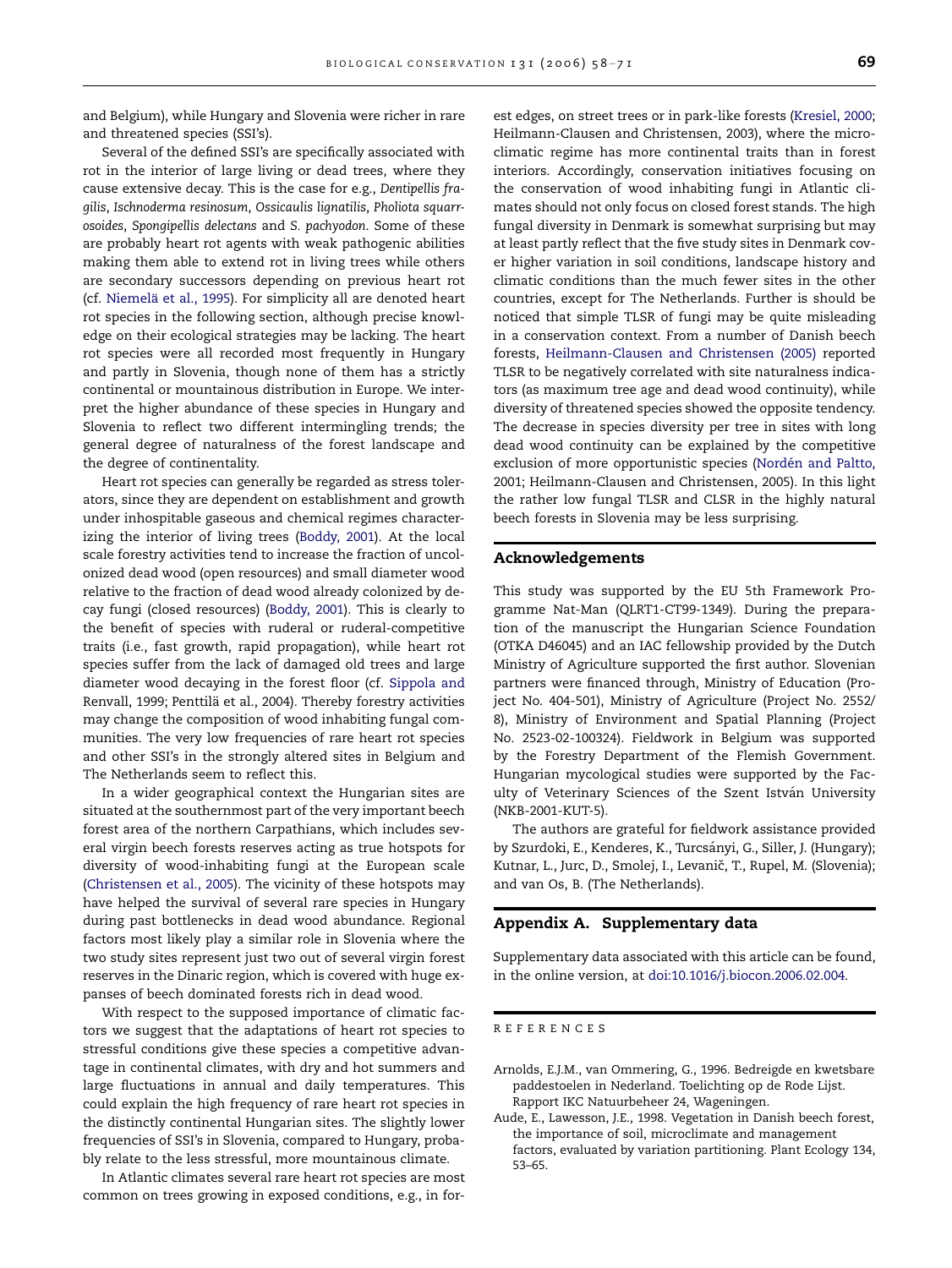- <span id="page-12-0"></span>Aude, E., Poulsen, R.S., 2000. Influence of management on the species composition of epiphytic cryptogams in Danish Fagus forest. Applied Vegetation Science 3, 81–88.
- Bader, P., Jansson, S., Jonsson, B.G., 1995. Wood-inhabiting fungi and substratum decline in selectively logged boreal spruce forests. Biological Conservation 72, 355–362.
- Begon, M., Harper, J.L., Townsend, C.R., 1996. Ecology. Individuals, populations and communities. Blackwell Scientific Publications, Oxford.
- Berglund, H., Jonsson, B.G., 2001. Predictability of plant and fungus species richness of old-growth boreal forest islands. Journal of Vegetation Science 12, 857–866.
- Benkert, D., Dörfelt, H., Hardtke, H.J., Hirsch, G., Kreisel, H., Krieglsteiner, G.J., Lüderitz, M., Runge, A., Schmid, H., Schmitt, J.A., Winterhoff, W., Wöldecke, K., Zehfuß, H.D., Einhellinger, A., Groß, G., Große-Brauckmann, H., Nuss, I., Wölfel, G., 1992. Rote Liste der gefährdeten Großpilze in Deutschland. Deutsche Gesellschaft für Mykologie e.V. und Naturschutzbund Deutschland e.V. (NABU) (Hrsg.), IHW-Verlag, Eching.
- Berglund, H., Edman, M., Ericson, L., 2005. Temporal variation of wood-fungi diversity in boreal old-growth forests: implications for monitoring. Ecological Applications 15, 970–982.
- Bobiec, A., Gutowski, J.M., Zub, K., Pawlaczyk, P., Laudenslayer, W.F., 2005. The afterlife of a tree. WWF Poland, Warszawa.
- Boddy, L., 2001. Fungal community ecology and wood decomposition processes in angiosperms, from standing tree to complete decay of course woody debris. Ecological Bulletins 49, 43–56.
- Bončina, A., 1999. Stand dynamics in the virgin forest Rajhenavski Rog (Slovenia) during the past century. In: Diaci, J. (Ed.), Virgin Forests and Forest Reserves in Central and East European Countries. Department of Forestry and renewable Forest Resources, Ljubljana, pp. 95–110.
- Christensen, M., Hahn, K., Mountford, E., Ódor, P., Standovár, T., Rozenbergar, D., Diaci, J., Wijdeven, S., Meyer, P., Winter, S., Vrska, T., 2005. Dead wood in European beech forest reserves. Forest Ecology and Management 210, 267–282.
- Clausen, E., 1964. The tolerance of hepatics to desiccation and temperature. Bryologist 67, 411–417.
- Corley, M.F.V., Crundwell, A.C., Düll, R., Hill, M.O., Smith, A.J.E., 1981. Mosses of Europe and the Azores; an annotated list of species, with synonyms from the recent literature. Journal of Bryology 11, 609–689.
- Corley, M.F.V., Crundwell, A.C., 1991. Additions and amendments to the mosses of Europe and the Azores. Journal of Bryology 16, 337–356.
- Crawley, M.J., 1993. GLIM for Ecologist. Blackwell Scientific Publications, Oxford.
- Csóka, Gy., 2000. Az elpusztult, korhadó fa szerepe az erdei biodiverzitás fenntartásában. [The role of dead wood in maintaining biodiversity of forests]. In: Frank, T. (Ed.), Természet – erdö – gazdálkodás. MME és Pro Silva Hungária Egyesület, Eger, pp. 85–96.
- ECCB (European Comitee for Conservation of Bryophytes), 1995. Red Data Book of European Bryophytes. ECCB, Trondheim.
- Edman, M., Gustafsson, M., Stenlid, J., Jonsson, B.G., Ericson, L., 2004. Spore deposition of wood-decaying fungi: importance of landscape composition. Ecography 27, 103–111.
- Esseen, P.A., Ehnström, B., Ericson, L., Sjöberg, K., 1997. Boreal forests. Ecological Bulletins 46, 16–47.
- Frisvoll, F.A.A., Elvebakk, A., Flatberg, K.I., Økland, R.H., 1995. Sjekkliste over norske mosar. Vitenskapeleg og norsk namneverk. [Checklist of Norwegian bryophytes. Latin and Norwegian nomenclature]. NINA Temahefte 4, 1–104.
- Fritzbøger, B., 1994. Kulturskoven. Dansk skovbrug fra oldtid til nutid [The Cultural Forest. The Use of Forests in Denmark

from Antiquity to Present Days]. Skov-og Naturstyrelsen, Copenhagen.

- Gärdenfors, U. (Ed.), 2000. Rödlistade arter i Sverige 2000. [Red Listed Species in Sweden 2000]. Artdatabanken, Uppsala.
- Grolle, R., 1983. Hepatics of Europe including the Azores, an annotated list of species, with synonyms from the recent literature. Journal of Bryology 12, 403–459.
- Gu, W., Heikkilä, R., Hanski, I., 2002. Estimating the consequences of habitat fragmentation on extinction risk in dynamic landscapes. Landscape Ecology 17, 699–710.
- Gustafsson, L., Hallingbäck, T., 1988. Bryophyte flora and vegetation of managed and virgin coniferous forest in South-West Sweden. Biological Conservation 44, 283–300.
- Hansen, L., Knudsen, H. (Eds.), 1992. Nordic Macromycetes. Polyporales, Boletales, Agaricales, Russulales, vol. 2. Nordsvamp, Copenhagen.
- Hansen, L., Knudsen, H. (Eds.), 1997. Nordic Macromycetes. Heterobasidioid, Aphyllophoroid and Gastromycetoid Basidiomycetes, vol. 3. Nordsvamp, Copenhagen.
- Hansen, L., Knudsen, H. (Eds.), 2000. Nordic Macromycetes. Ascomycetes, vol. 1. Nordsvamp, Copenhagen.
- Harmon, M.E., Franklin, J.F., Swanson, F.J., Sollins, P., Gregory, S.V., Lattin, J.D., Anderson, N.H., Cline, S.P., Aumen, N.G., Sedell, J.R., Lienkaemper, G.W., Cromack, K., Cummins, K.W., 1986. Ecology of coarse woody debris in temperate ecosystems. Advances in Ecological Research 15, 133–276.
- Heilmann-Clausen, J., 2001. A gradient analysis of communities of macrofungi and slime moulds on decaying beech logs. Mycological Research 105, 575–596.
- Heilmann-Clausen, J., Christensen, M., 2003. Fungal diversity on decaying beech logs – implications for sustainable forestry. Biodiversity and Conservation 12, 953–973.
- Heilmann-Clausen, J., Christensen, M., 2004. Does size matter? – On the importance of various dead wood fractions for fungal diversity in Danish beech forests. Forest Ecology and Management 201, 105–117.
- Heilmann-Clausen, J., Christensen, M., 2005. Wood-inhabiting macrofungi in Danish beech-forests – conflicting diversity patterns and their implications in a conservation perspective. Biological Conservation 122, 633–642.
- Heilmann-Clausen, J., Aude, E., Christensen, M., 2005. Cryptogam communities on decaying deciduous wood – does tree species diversity matter? Biodiversity and Conservation 14, 2061–2078.
- Hewitt, G., 2000. The genetic legacy of the Quaternary ice ages. Nature 405, 907–913.
- Høiland, K., Bendiksen, E., 1996. Biodiversity of wood-inhabiting fungi in a boreal coniferous forest in Sør-Trøndelag County, Central Norway. Nordic Journal of Botany 16, 643–659.
- Humprey, J.W., Davey, S., Peace, A.J., Ferris, R., Harding, K., 2002. Lichens and bryophyte communities of planted and seminatural forests in Britain, the influence of site type, stand structure and deadwood. Biological Conservation 107, 165–180.
- Jonsson, B.G., Jonsell, M., 1999. Exploring potential biodiversity indicators in boreal forests. Biodiversity and Conservation 8, 1417–1433.
- Keizer, P.J., Arnolds, E.J.M., 1990. Mycocoenology of marshy forest and scrubs. I. Host range of wood-decomposing Aphyllophorales and Heterobasidiomycetes. Wageningen Agricultural University Papers 90-6, 77–91.
- Korpel, S., 1995. Die Urwalder der Westkarpaten. Gustav Fischer Verlag, Stuttgart.
- Kraigher, H., Jurc, D., Kalan, P., Kutnar, L., Levanic, T., Rupel, M., Smolej, I., 2003. Beech coarse woody debris characteristics in two virgin forest reserves in Southern Slovenia. Zbornik Gozdarstva in Lesarstva 69, 91–134.
- Kresiel, H., 2000. Pilze an Strassenbäumen in Ostdeutschland. Hoppea 61, 169–182.